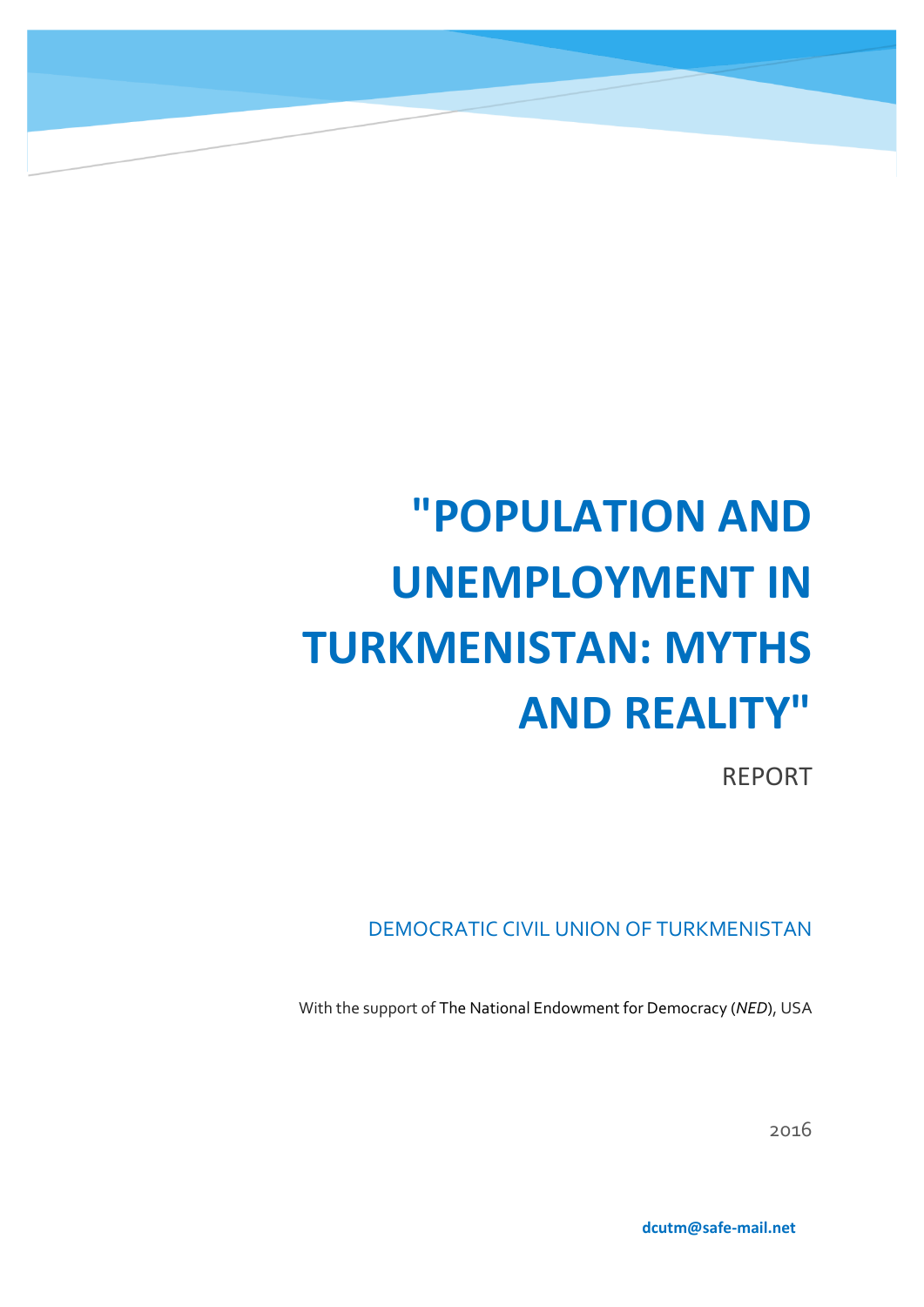#### **REPORT**

## "POPULATION AND UNEMPLOYMENT IN TURKMENISTAN: MYTHS AND REALITY".

# **Table of Contents**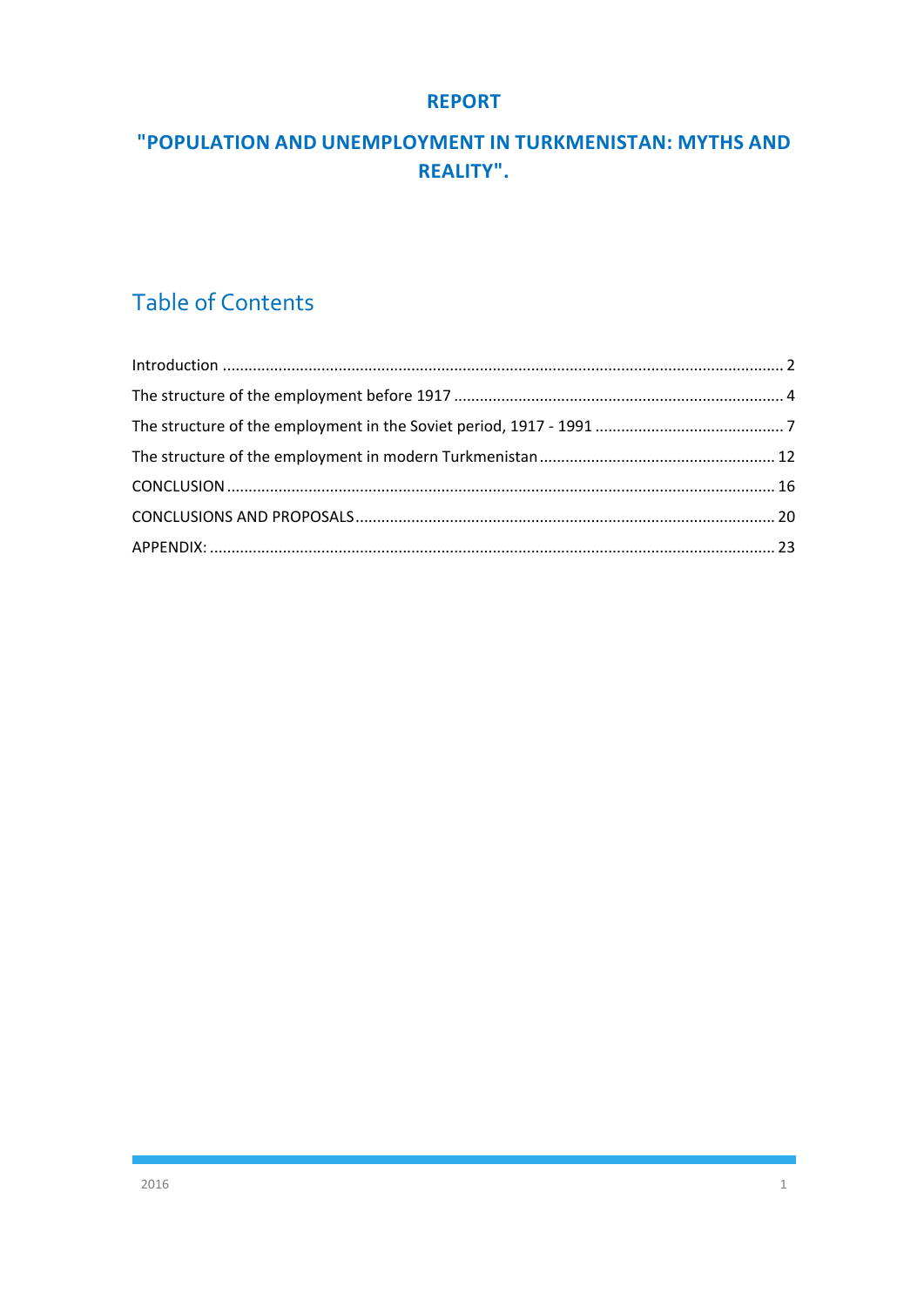#### **REPORT**

## **"POPULATION AND UNEMPLOYMENT IN TURKMENISTAN: MYTHS AND REALITY".**

## <span id="page-2-0"></span>Introduction

Turkmenistan is between  $42^{\circ}48'$  and  $35^{\circ}08'$  north latitude and  $52^{\circ}27'$  and  $66^{\circ}41'$  east longitude. Its territory stretches some 1,100 kilometers from west to east and 650 kilometers from north to south. Area of Turkmenistan is about half a million square kilometers (488 thousand sq km). Much of it is the Karakum desert (350 thousand sq km, 72 % of the country). It starts from the Kopetdag piedmont plains and Paropamiz slopes in the south to the Khorezm lowlands in the north; from the valley of the Amu Darya in the east to the old Uzboi riverbed in the west. The desert stretches from west to east for about 800 km and from north to south for about 450 km

The mountains occupy the south and southeast of Turkmenistan. The most important of them: the Kopetdag (its highest peak in the territory of Turkmenistan is the mount Shah-Shah of 2912 m), Kugitangtau (the mount Ayrybaba 3139 m is the highest point of Turkmenistan). The mountain groups Large and Small Balkhans has the greatest height of 1881 m and 774 m, respectively. The elevations of different nature and origin relate to mountainous relief. They are found throughout Turkmenistan. The most prominent of them are the northern spurs of Paropamiz in the southernmost Turkmenistan between the rivers Amu Darya and Tedzhen. The Murghab river divides these mounts into two parts. The area between the Murghab and Tedzhen is called Badkhyz, and the area between the rivers Amu Darya and Murghab is called Karabil. The absolute height of Badkhyz is about 1262 meters, Karabil - 980 meters.

A very significant part of Turkmenistan is occupied by barren takyrs and salt marshes (shors). The usable lands, including arable gore, present and future residential areas and industrial buildings, the undeveloped virgin land, come up to not more than 10 % or about 70 thousand sq km. To date, only half of them can be attributed to the developed and settled lands. At that, the crop acreage is just over 1.5 % of the country territory or about 750 thousand hectares, and the area that is considered suitable for agriculture is a little over one million hectares as well as forty years ago

The number and quality of the population of Turkmenistan within its current borders underwent significant changes in the different periods of history. This is due to the Peri-Caspian habitat of Turkmens, that was the global focus of the active ethnogenesis of Eurasian peoples for thousands of years. This territory was repeatedly overflowed by the great migration of peoples. It was the scene of occurrence, prosperity, glory and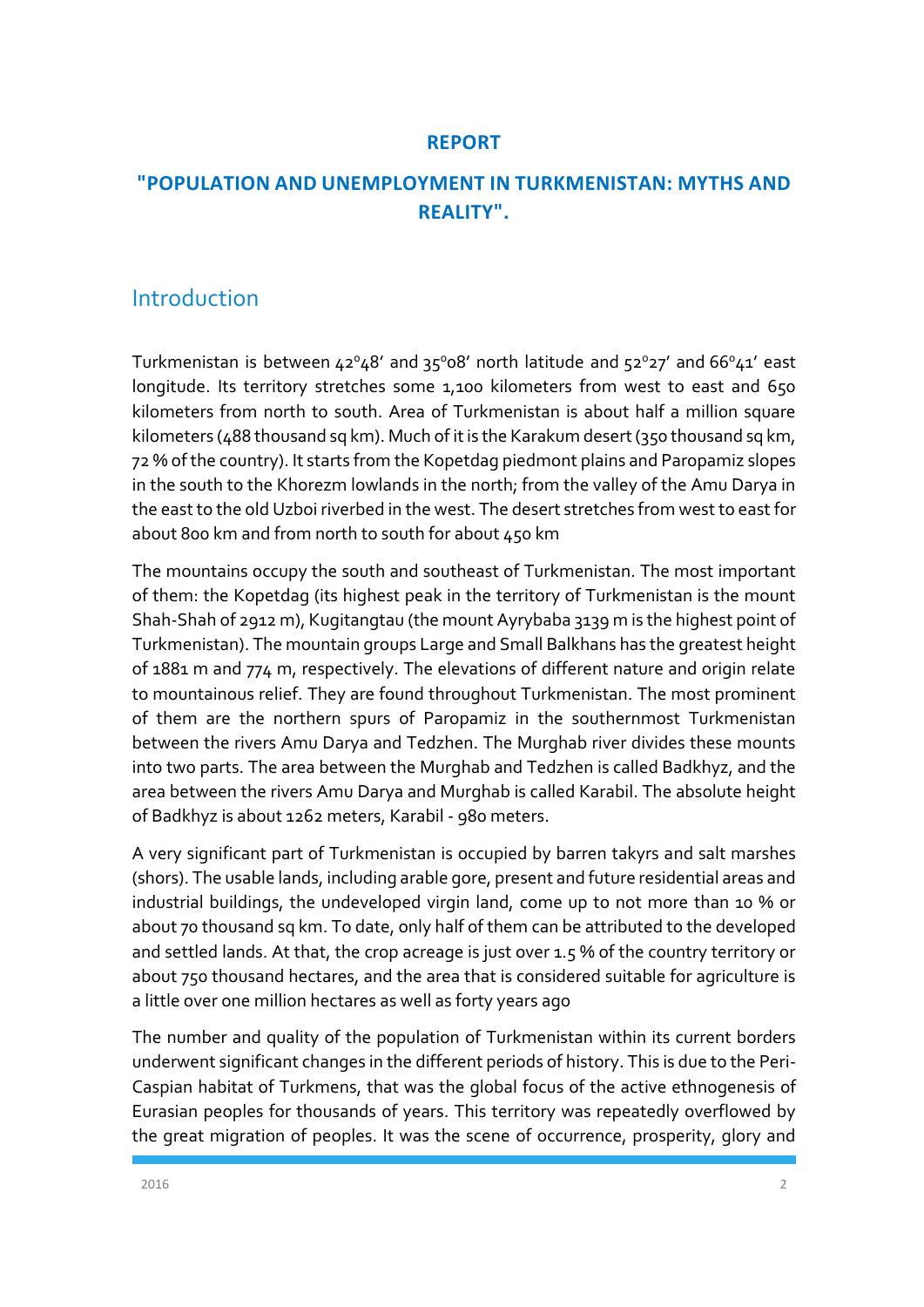death of civilizations, unending wars for supremacy in the region of the ancient world empires, medieval states, military expansion and social and political upheavals of the modern and contemporary times.

Tectonic shifts in the numerical and qualitative composition of the current population of Turkmenistan took place in the background of constant clashes between natives, their movement and external migrations from Europe, the Middle East, Central, South and East Asia. In the consolidated actions, these processes to the beginning of the twentieth century have formed on the basis of a common genesis, which occurred in the geographical boundaries of the permanent, the steady psychogenetic type of culture, lifestyle and economic way of life of the Turkmen - the representatives of the titular nation of modern Turkmenistan. However, the anthropological "similarity" of the Turkmens with each other has not yet been formed due to the isolation of diverse tribes and their often unfriendly contact with each other for centuries. The variety of external features and behavioral differences between the Turkmens were formed inside the heterogeneous tribes for a long time. The blood ties grew in number and became more complicated inside the tribes. Many of them who have one "Old Testament" Turkic founder with the whole mass of their fellow tribesmen had the separated from other tribesmen genealogic tree from the nations glorified in the history: Arabs, Persians, Mongols and others. In relations with the neighboring Turkmen tribes, the ethnic subgroups of the Turkmen selectively sustained the members of their ethnic community. This legacy is not obsolete yet.

The tribal differences that are set in the language dialects, crafts, household characteristics are preserved inside the modern Turkmen community. These differences are legitimized as historical realities in the Constitution of Turkmenistan and the emblems of the State Flag of Turkmenistan. According to the official version, the emblems in the shape of ornamental carpet patterns (gels) symbolize the five velayats (regions, states) of the country. In fact, the people and the prevailing authorities adjoin the five largest Turkmen tribes with these emblems. This fact, as well as the country's relief<sup>1</sup>, are directly relevant to the subject of the report.

1

**<sup>1</sup> Tribal associations of Turkmens located in a variety of landscapes with the sharply differing terrain. It was the river valleys, protected from the incursions of sands and rapid rivers, hard sands of the Karakum desert, piedmont plains, highlands, and valleys. The places for the settlement were often selected on steep plateaus and the sea coast within the natural limits, access to which was blocked by impassable and almost waterless steppes and semi-deserts. In this geographical environment, the certain differences in the behavior and genotypes of the eastern, northern, western, central and southern Turkmen were formed. Currently, the differences between tribes are deliberately used by those who have the power to patronage their fellow tribesmen to advance their career, promotion to managerial positions and favorable location. The ethnic environment appropriate to the supervisor is formed very quickly around reference "positions" without taking into account the training and personal or moral qualities of the encapsulated members. The tribal placement increases the tension on the labor market, giving rise to the poorly concealed dislike of the local ethnic communities by the titular nation when hiring, not only to the "foreigners", but also to the Turkmens of other genera and tribes.**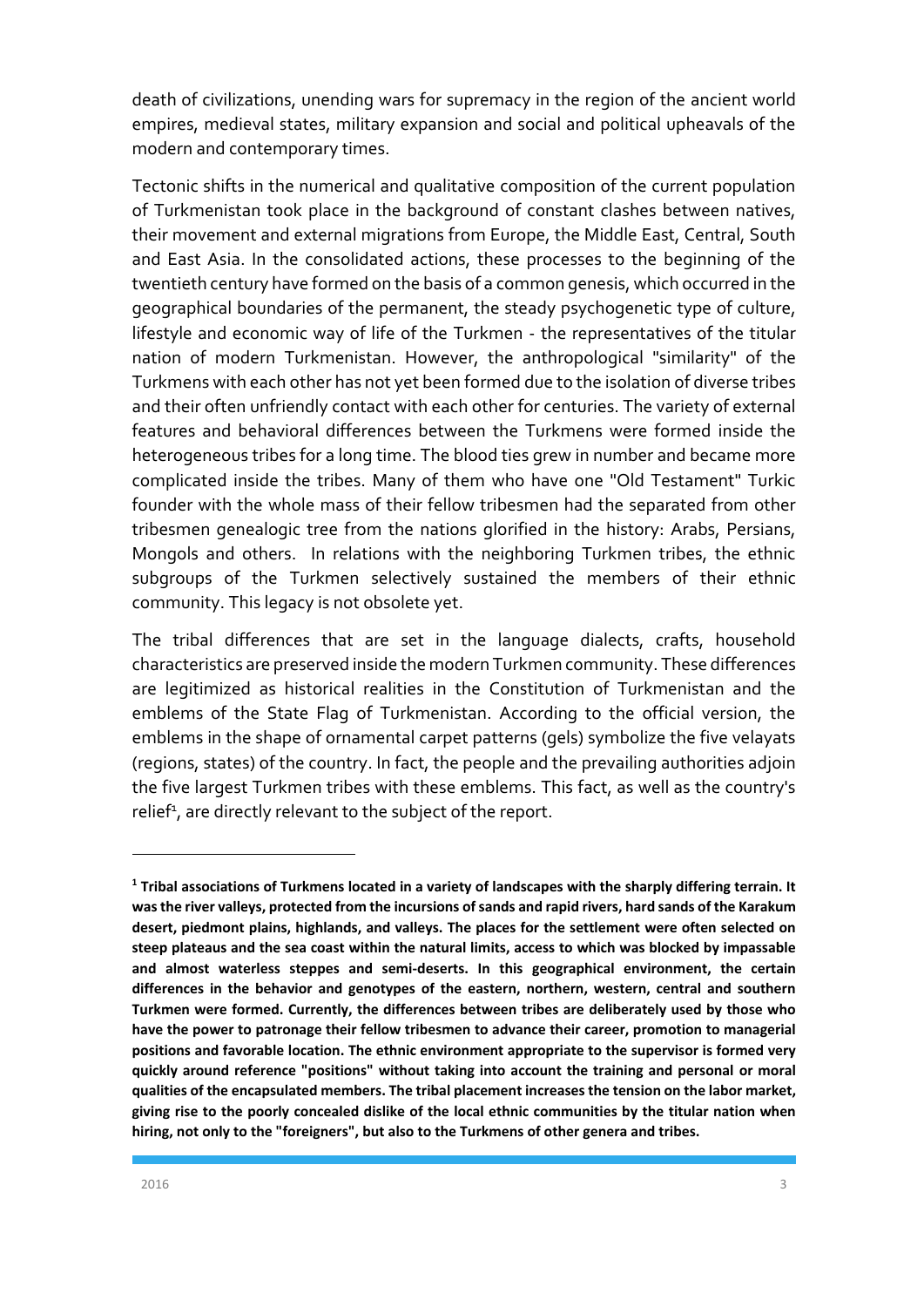For centuries the Turkmen lived surrounded by "islands" of Indo-Iranian autochthonous peoples who lived in the area of the later Turkic-Mongol settlement since ancient times. Over two millennia of a new era, the population of Turkmenistan varied within wide limits sometimes rising to one and a half or two million, then dropping to a few hundred thousand. In the case of a positive scenario, there was a positive trend of growth of urban population in the ancient and medieval cities of Turkmenistan. However, it never exceeded the 5-10 percent even in the best of times. In peaceful times of great empires, that boosted trade, crafts, science, culture, the construction of cities and the economy, the well-being of people was growing and their number was increasing. Devastating wars and destructive civil strifes led to the opposite result, often putting people on the brink of extinction.

The population of Turkmenistan was from 400 to 500 thousand people in the XVII century according to the non-system sources. By this time the cities have been leveled to the ground after external invasions and internal strifes. Their remains eked out a miserable existence as a caravanserai or dilapidated adobe fortresses surrounded by handicraft quarters, that were providing services to the passing merchants and neighborhood in rural areas.

In XVIII-XIX centuries the influx of migrants from Asia had increased. They were dominated by Azeris (a mixture of ancient Iranian Medes, Caucasian mountaineers, and posterior Turco-Mongols), Armenians, Afghans, Indians, Baluchis, Bukharan Jews (descendants of the Khazar Jews), Kazakhs, Persians, Tatars, Tajiks, Uzbeks. At the end of XIX - early XX century they were joined by immigrants from Eastern Europe: Russian, Ukrainians, Belarusians, and Ashkenazi Jews. There were a smaller number of Germans, Poles, Moldavians, inhabitants of the Baltic States and other Europeans among them. At the beginning of the XX century, when the Russian Empire annexed the territory of modern Turkmenistan, this demographic stratum in the population of Turkmenistan increased noteworthily.

After 1917, the agricultural<sup>2</sup> ethnic groups, especially the Uzbeks, stayed to live on the part of Khanate of Khiva and Bukhara Emirate that was included in the Turkmen SSR in 1924. In today's Turkmenistan they are the second ethnic group after the titular nation.

## <span id="page-4-0"></span>The structure of the employment before 1917

Turkmenistan has the harsh natural conditions, its climate is sharply continental. The population of Turkmenistan at all times lacked water, and that's why the overwhelming part of it settled in the arable and pasture areas. This explains the extremely uneven settling of people until 1917 and more recently, when the bulk of the population was

**<sup>2</sup> On the territory of the current Dashoguz and Lebap velayats.**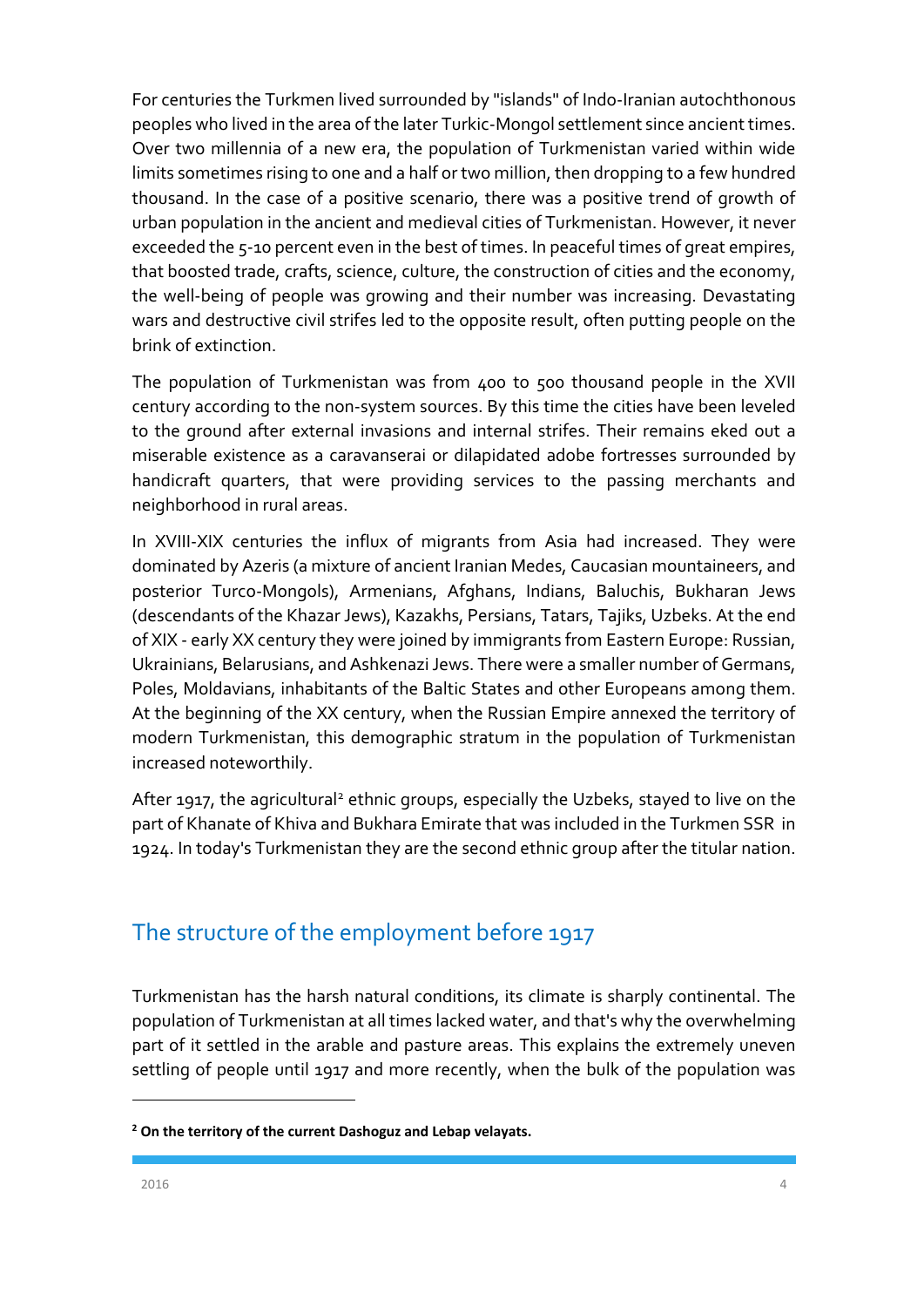concentrated in the river valleys and plains of the foothills, that provides people with stable yields of crops and fodder.

Relatively densely populated areas were the basins of Tedzhen, Murghab and Amu Darya. The delta of the great Central Asian river, its middle reaches and the southern part at the border with Afghanistan have the highest population density. Today, within the framework of the administrative division of Turkmenistan's territory, the most populated territories are Mary, Lebap and Dashoguz velayat. The Akhal velayat was densely populated, it was the breadbasket of the nation and, as the historians say, the birthplace of the first wheat cultivated in the world (Ak Bugdai).

The irrigation and dry farming, nomadic and distant-pasture cattle raising were widely used in these regions and were the main form of farming. The fields in the plains were irrigated by river channels and aryks. The cereals, leguminous plants: wheat, beans, peas, rice were sown; the cotton was cultivated; white durra, clover, alfalfa were harvested, as well as other food and fodder crops for the own consumption and animal feed in the form of hay and silage. The soil of mountain valleys, that was absorbing moisture during floods and rains, gave low but stable yields of grain crops (oats, wheat), melons, roots, grapes and other fruit plants, that provided people a living wage and even prosperity. The handicrafts brought some small income: carpet weaving, felting of matting, jewelry and pottery, hand forging of bladed weapons and instruments of labor: shovels, hoes, sickles, openers, etc. Turkmen craftsmen made musical instruments, wooden bowls, spoons, tawed the leather for the papakhas (telpeks), sheepskins, horse harness, shoes (charyks) and other items of service and household items for themselves and on a by-order basis.

The anhydrous territory of the present Balkan velayat was sparsely populated. The Turkmen seaside had no surface flow of the more or less permanent rivers, except the low water Atrek and its tributaries in the mountains on the border with Persia (Iran). The population was engaged in nomadic cattle raising, moving with herds of mainly sheep and camels on the territory of the Western Region and beyond. The cattle provided meat, hides, karakul fur, wool, which were for domestic consumption and for export as a commodity in relations with the Caspian countries. The life of Balkans was radically different from the neighboring Turkmen, but the lack of water and lack of fertile land have stimulated the search for additional sources of income. At the seaside the semisettled residents of coastal villages have long been engaged in fishing, they dried and salted fish, built fishing and cargo boats using the Iranian timber brought to the southern shores of the Caspian Sea, traded mineral resources, developing exposed salt deposits, oil, mineral wax, lime, semiprecious stones and other minerals. The merchants often hired young horsemen to accompany their caravans.

All this was not enough to ensure the comfortable life of the people, who were in constant need of food and especially bread. There was an acute shortage of metal, wood, textile, business, household utensils and other goods necessary for the house and the organization of handicraft production. Harsh climatic conditions, tribal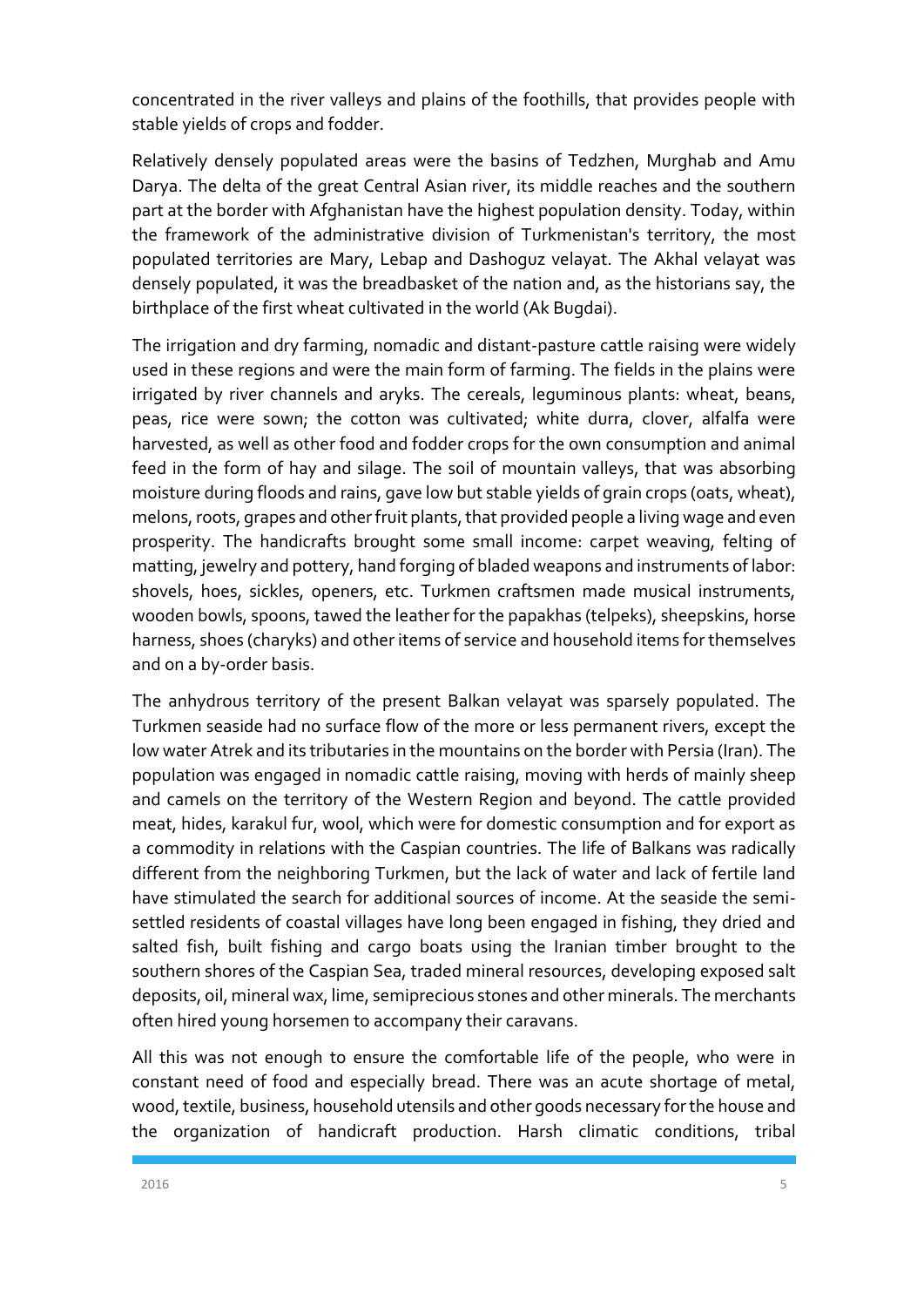fragmentation, primitive instruments of labor, poor trade and commodity-money relations have limited the livelihood and Turkmens were forced to engage in armed robbery and slave trafficking.

Constant attacks on the close and distant neighbors, robbery, theft and bloody violence, including one over the other, formed in Turkmen the genetic predisposition to bossing, permissiveness, lack of respect for life and dignity of people fallen under their sway<sup>3</sup>.

By the mid 80's of the XIX century, after a bloody war in Akhal, the annexation of Turkmenistan by the Russian Empire was completed. With the accession of Turkmenistan as part of the Trans-Caspian region of Russia, the employment structure of the population has undergone great change primarily associated with the industry development. In 1913, textile products (cotton gin) industry accounted for 42.9 % of the entire industry. Food industry provided 37.3 % of the total volume. Power plants - 0.1 %, the mining and chemical industry - 0.4 %. The share of construction materials, petroleum, printing and other industries accounted for 19.3 %. By the beginning of 1917, the share of oil production, mining and fishing industries has increased.

**<sup>3</sup> Today, this complex is resuscitated with terrible force and turned into an instrument of enslavement of socially vulnerable people. It is clearly manifested today in the corporate governance system, including power structures, which is replicated the strict hierarchical subordination from the top down, made each supervisor to feel himself the complete nonentity before the chief superior. But inside the perimeter of his powers, each of such "chief" feels like a complete master of the situation, trying to get the most out of his temporary command. Newly appeared "bais" and "khans" hire and fire people at their discretion. The latter are socially transformed to clever opportunists, who is often intriguing against their "master", or to dumb animals. This is evident everywhere. As in the theater, it is particularly evident in upscale hotels, which are now in great demand in Turkmenistan** 

**Despite the repressions in the central apparatus against officials who do not know the extent of embezzlement, theft, and extortion, arbitrariness tradition continues to exist without undergoing any change. Following it at the local level has a negative impact on solving the problems of employment and reduction of unemployment in the country. Persecution of malpractice does not change the situation. This is explained by the nature of purges, the essence of which lies in the same tradition of excellence in power over the masses.** 

**This tradition takes even more heinous forms in enterprises of the private sector, regardless of their type of activity. The labor laws and regulations are actually canceled there and perverted rules and morality act in relations between employers and wage earners. These enterprises have no workers' unions, but there are the entrepreneurial unions. The oral contracts of employment that employers shamelessly violated are proliferated under its shadow. The fines for violations flimsy introduced at the initiative of the firms' owners. The cash collection sucks the beggarly wage of workers, they often got dismissed without any payment for the work done. This practice is common to all private business segments. Especially it thrives splendidly in cafes, restaurants, bakeries, retail outlets of all kinds of household service establishments, entertainment centers, service stations, in catering and other service facilities.**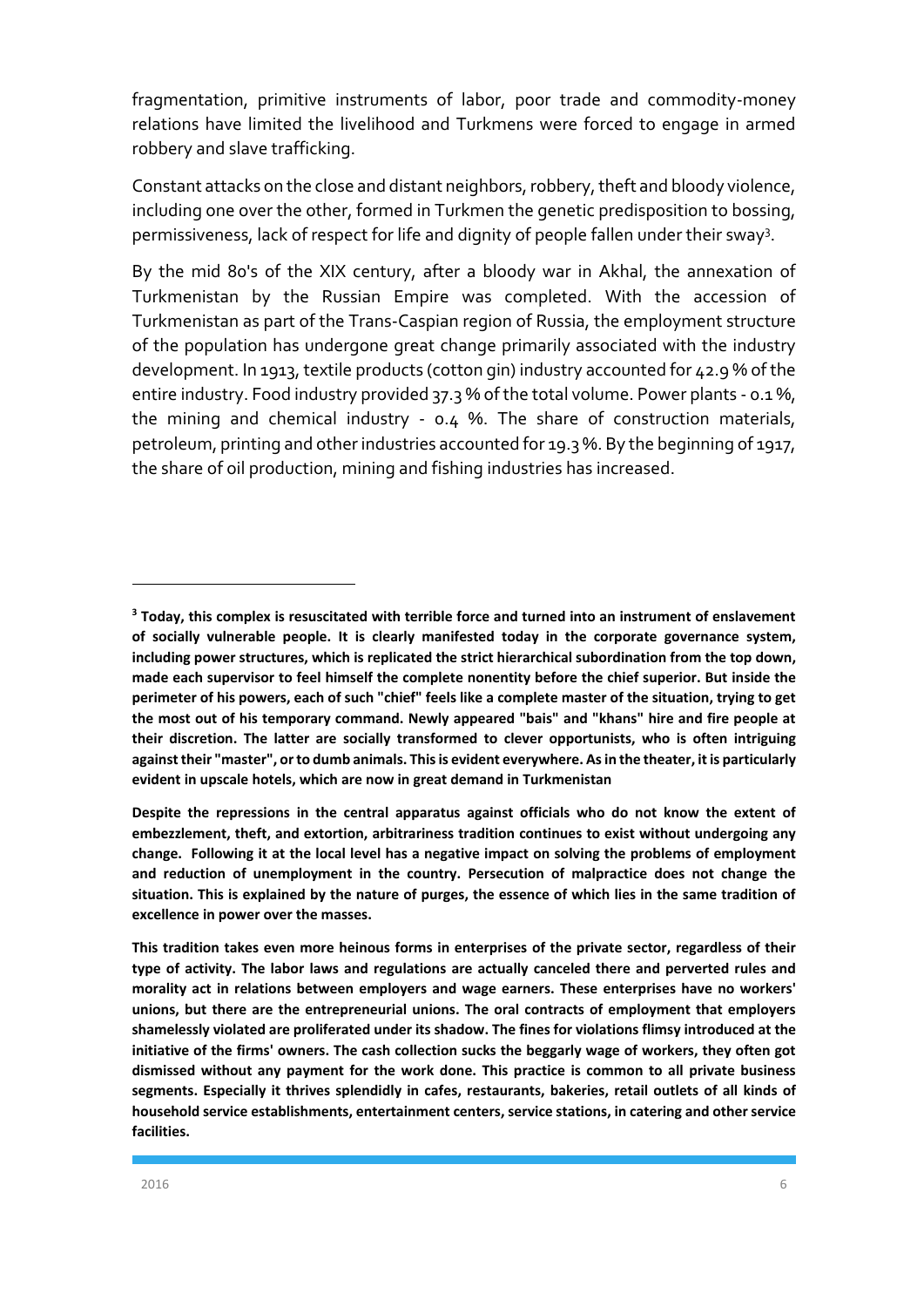The growth of the Turkmen population in the period of industrial growth in the Russian Empire is of particular interest. Population growth has been one of the major factors and sources of development of the industry at that time.

In 1913, the population of Turkmenistan was about 620 thousand people, of which there were 540 thousand villagers and 60 thousand or 9.7 % urban residents. During this period, unemployment as a social evil was observed only in the cities, but it had a seasonal character and never took the catastrophic proportions. In rural areas, the patriarchal economy management continued to dominate, preventing a sharp income inequality of clan members.

By 1917, the number of inhabitants of the country reached 950,000 people, including more than 100,000 people or 10.5 % of urban population, and continued to increase. The laying of the Turkestan Military railway played a big part in the positive demographic shifts. They stimulated the construction of new and revitalization of old towns and townships: Krasnovodsk, Ashkhabad, Merv (Mary), Kushka, Omul (Chardzhou), Kerka, and others. The shops were opened in cities and railway stations serving steel trunk laid across the territory of Turkmenistan, churns, hatchels, spinning mills, and other cotton workhouses, wool scutching and wool weaving factories, a slaughterhouse, plants for ice production, diesel power plants, etc. The oil fields, the primary processing of oil and other minerals were opened on an industrial scale, the quarries for the production of building materials were developed, an artisanal fish catch, salt, mineral wax, iodine production were carried out, the production of agricultural and other equipment was developing.

There was no unemployment in the modern sense of the word because most of the Turkmen lived on subsistence farming. The exception was the indigenous people of the Western Region - Cheleken, Krasnovodsk - involved in the industrial development of the country. This process also involved other regions. Among them, the most intensively developing were Akhal and Lebap, the centers of which, as it is now, became once again established Ashgabat and revived to life Chardjou (Turkmenabat). The economic development of the latter was stimulated by the railway bridge across the Amu Darya and the river shipping.

# <span id="page-7-0"></span>The structure of the employment in the Soviet period, 1917 - 1991

The radical socio-economic changes underwent and ensured the growth of production, economy, and culture in the affected period in Turkmenistan, which until 1917 had only artisanal farming and nomadic cattle raising with industry and transport in the initial stage of development.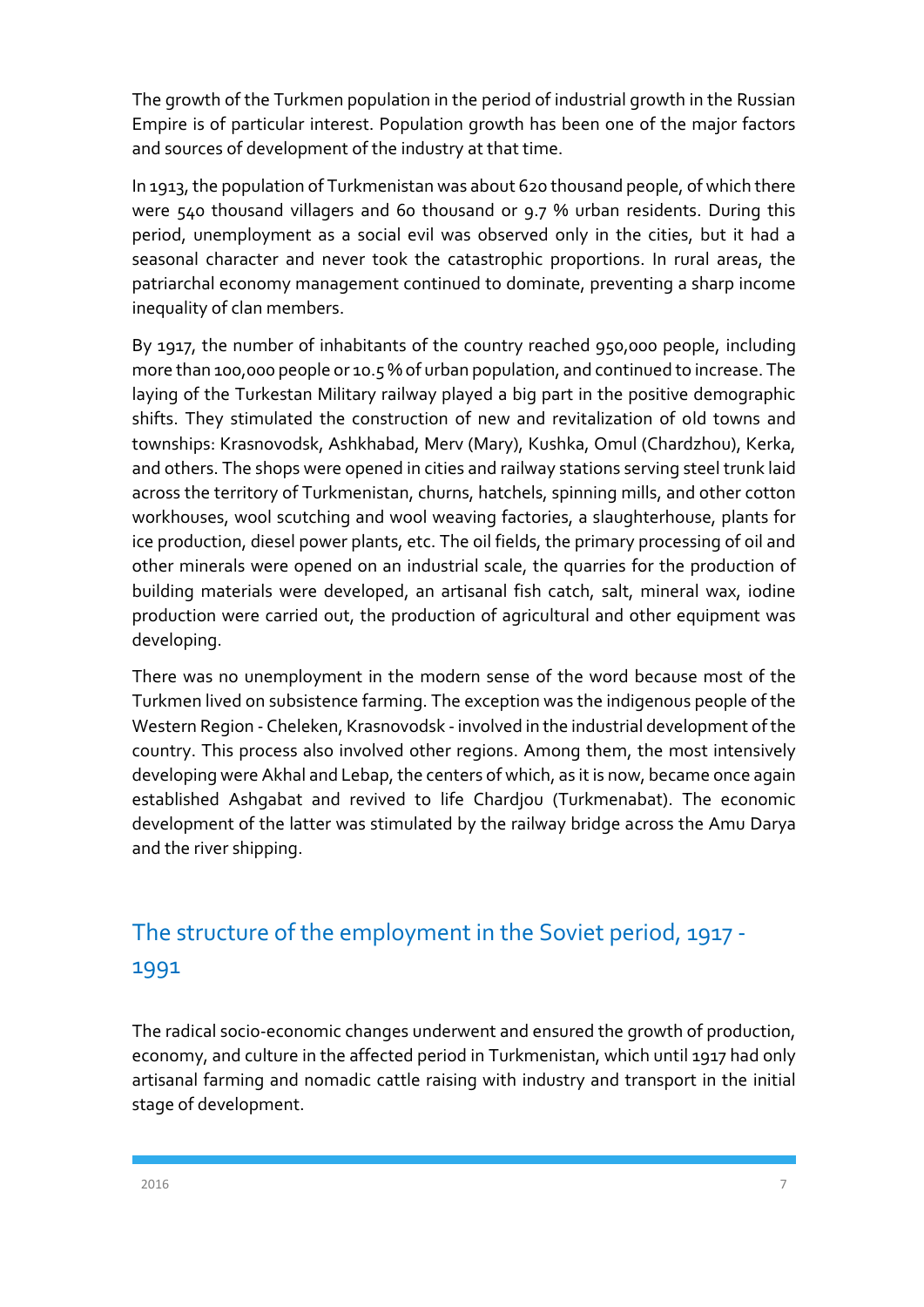Turkmenistan was rich in various mineral resources: oil, gas, mineral wax, mirabilite, potassium and sodium chloride, sulfur, limestone and other mineral resources. Their development was carried out even during the period when Turkmenistan was part of the Russian Empire. Laying of the railway from Krasnovodsk in the west to the eastern border of the country has accelerated these processes, involving the representatives of the local elite, wealthy part of the rural population and the merchants in the business. During the period of the empire, along with State-owned enterprises in Turkmenistan increased the number of private small factories, mainly light and food industries, owned by representatives of the indigenous nation. But the time of development of the natural resources in modern industrial scale occurred in the 20's of the twentieth century.

At this time, the production of oil and gas has been increasing in volumes in Cheleken, Nebit Dag, Kum-Dag, Koturdep, Kamyshldzha, Okarem and other places of Western Turkmenistan. In the previous period, the oil production was only 1.2 million tons from 1876 to 1917, or an average of slightly more than 29 thousand tons per year. For comparison, it was produced 129,000 tons of oil in 1913, 587,000 tons in 1940, three million 430 tons in 1956, about 10 billion tons in 1965. The annual volume of oil production was close to 20 million tons in the late 1980's - early 1990's. This is almost twice as much as the modern oil production in Turkmenistan.

Turkmenistan's gas industry was equally rapidly developing. Huge reserves of combustible gas were developed in the Central Karakum, Gaurdak, Kugitang, Karabil, Badkhyz fields<sup>4</sup>. The well near the village Darwaza gave the first powerful gas blowout on May 16, 1959. On April 12, 1962, the gas blowout opened in the Uchdepe area in the delta of Murghab river. The development of valuable non-metallic ores in the Gulf of Kara Bogaz Gol began in the affected period: barite and witherite in Western Kopetdag, Glauber's salt (mirabilite), magnesium, bromine, iodine, potassium. A large plant "Karabogazsulfate" **with two thousand jobs** was created to obtain marketable products on the Gulf's shore. The sulfate workers' village Bekdash was rebuilt for the arrangement of their families.

The reserves of uranium ore, celestite, phosphorite, bentonite, mudstone were intensively developed in the Turkmen seaside. Rich deposits of lead, zinc, sulfur were mined in eastern Turkmenistan - Kugitangtau. Granite, limestone, marl, dolomite, andesite, porphyry, alabaster, basalt and gravel-pebble rocks were widely used for the production of building materials. Even sands of the Karakum desert have been in demand. Quartz and blown sands were used to manufacture glass and silica bricks, wall constructions, thermal insulation, roofing, cladding and other materials. Field development and commissioning of new plants, mills, factories, quarries and other industrial facilities created **hundreds of thousands of new jobs**. The same purpose was

**<sup>4</sup> In the fields "Galkynysh" and other huge gas storage rooms on the left bank of the Amu Darya supposedly opened in the period of independence of Turkmenistan.**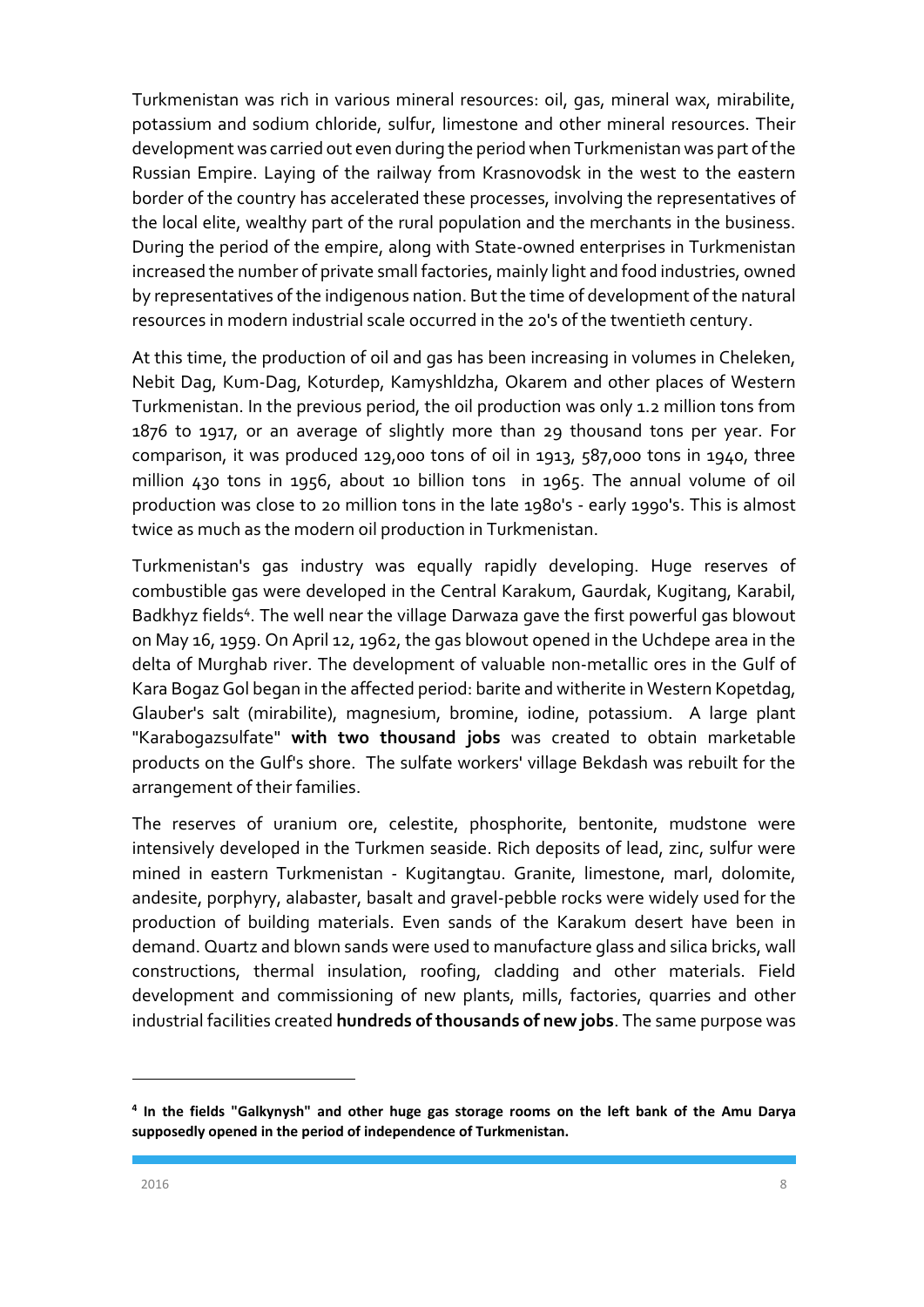served by the newly constructed facilities of construction, consumer, food, fishing industry.

Tens of **thousands of citizens of Turkmenistan** worked on the rail, road transport, communications, energy plants, that received great strides after the Second World War. A large number of jobs were provided by trade, health care, education and culture facilities, which were in their infancy before 1917.

Great work on the creation of jobs has been carried out in the rural and water sectors. The most important role in the development of these sectors played the construction of a transnational Karakum Channel Amu Darya - Ashgabat of 800 km in 1962 and laying the pioneer channel to Kazandzhik, that fed Krasnovodsk and Atrek with water through the pipes of large diameter. In the years 1959-65 more than 300 thousand tons of finefiber cotton only were produced in the land, irrigated by man-made river waters<sup>5</sup>. The channel stimulated the growth of acreage and higher yields of fine-fiber cotton, alfalfa, fruit, grapes, vegetables, melons and other crops. In this regard, the capacity Murghab-Tejen oasis was increased greatly. The channel created favorable conditions for irrigation of about 15 million hectares of pastures and provided water needs for livestock over vast areas. The area along the channel was quickly built up, many new rural and urban settlements were built, the state and collective farms were created, the industrial plants for processing of agricultural products were opened.

The increase in population in Turkmenistan in the 1917-1991 years was notable for positive dynamics and the growth of urban population. For example, in 1914 there were 900 thousand people who lived in Turkmenistan, including 810,000 rural and 90,000 urban, or 10 % of the total number of population<sup>6</sup>. The overall rate of population growth over the next 12 years was intermittent and not always with the "plus" sign. But the urban population in 1926 increased by 52 percent. The total number of citizens of Turkmenistan was 998,000 back then. Of these, the rural population remained at the level of 1914 - 810,000, and the townfolks have increased to 137,000 (13.7 % of the population). Low population growth from 1914 to 1926 is due to loss of life in the first world and civil wars, the postwar economic ruin, hunger, social disorder. However, the economic revival were much more efficient in urban areas in the recovery period. The commissioning of the old enterprises and construction of new facilities, housing, and social facilities required manpower. People from the villages started moving in cities and

**<sup>5</sup> According to specialists, 1.5 million tons of cotton, 500 thousand tons of rice, 330 thousand tons of corn, 770 thousand tons of milk, 200 thousand tons of meat and other products can be produced every year from each million hectares of land under irrigation in the desert.**

**<sup>6</sup> The increase in the actual number of residents with a slight increase in their share in the total number of the population compared with 1913 is due to two factors. On the one hand, migrants from the Russian provinces settled in the cities, on the other hand - a mass return of ethnic Turkmen to their historic homeland of the Emirate of Bukhara, former Kokand and Khiva khanates and other Central Asian states. Arriving Turkmens settled in the historic homeland mainly in rural areas.**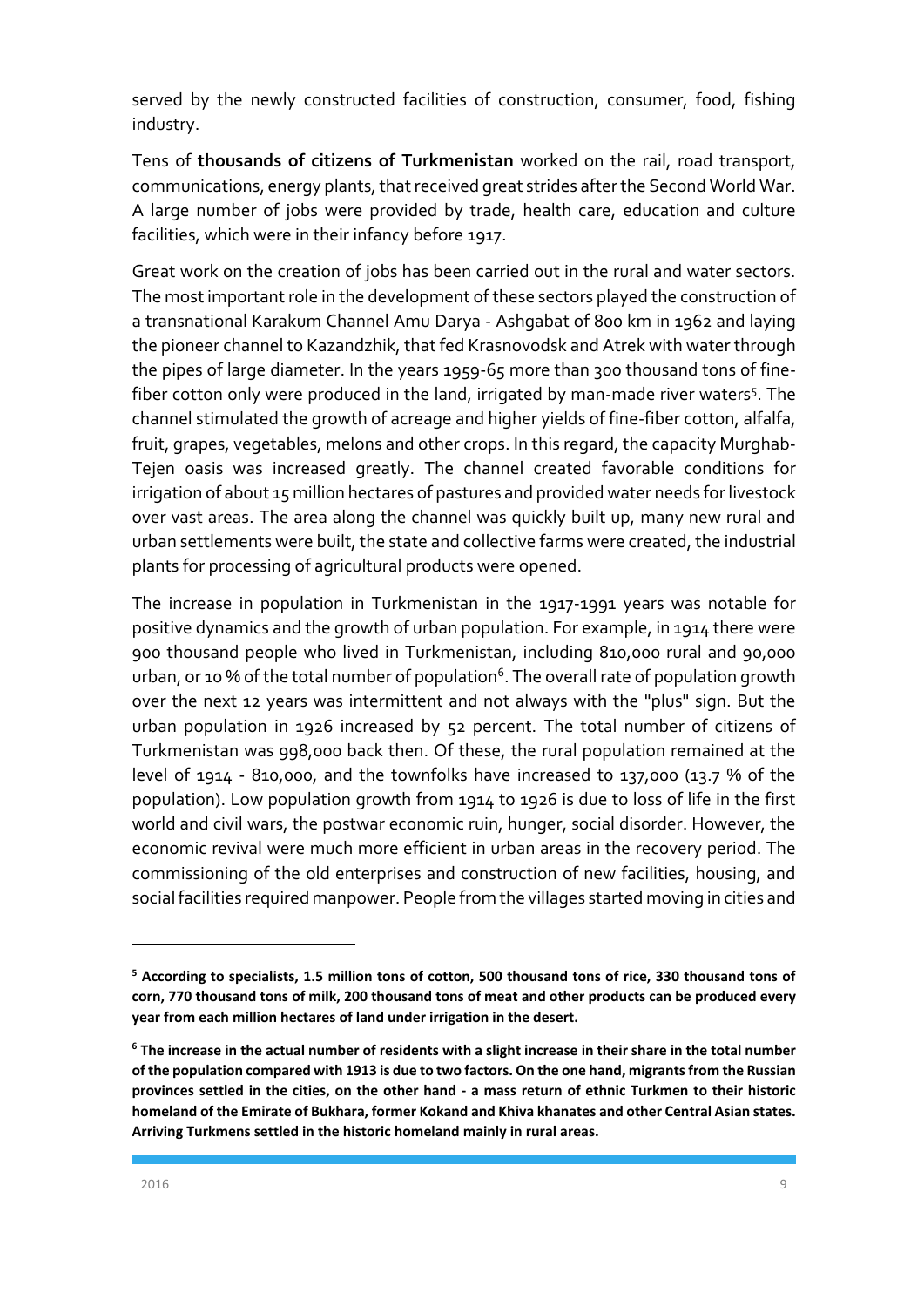industrial towns, where there was a small but guaranteed income. However, they were few. The increase in the urban population was due to the inflow of labor from Central Russia, Eastern Ukraine, and the Caucasus. Russian, Ukrainians, Armenians, Azerbaijanis, Tatars constituted a significant part of the urban population. This trend continued until the end of the 70's of the last century<sup>7</sup> .

#### TABLE 1

#### **Population growth in large cities (thousand people):**

| <b>Cities</b>                 | 1917 | 1939    | 1959 | 1970 | 1991 |
|-------------------------------|------|---------|------|------|------|
| Ashgabat                      | 65   | 127     | 170  | 253  | 450  |
| Chardzhou                     | 14   | 51      | 66   | 96   | 130  |
| (Turkmenabat)                 |      |         |      |      |      |
| Mary                          | 18   | 37      | 48   | 62   | 85   |
| Krasnovodsk<br>(Turkmenbashi) | 13   | 21      | 39   | 49   | 68   |
| Tashauz (Dashoguz)            | 3    | 15      | 38   | 63   | 90   |
| Nebit-Dag<br>(Balkanabat)     |      | $3 - 5$ | 33   | 55   | 80   |

In 1939 the population of Turkmenistan were up to 1 million 252 thousand people. Of these, 416,000 lived in the cities, 836,000 - in rural areas. Over the years 1926-1939 with a total growth of population, the number of villagers in Turkmenistan declined slightly only by 3 % - while the urban population increased by more than three times. In these

1

**<sup>7</sup> In 1970 the population of Turkmenistan consisted of 2,259,000. Turkmens made up 65.6 % or 1,417,000 people among them. Russian, occupying second place in number, counted to 313,000 or 14.5 %. Uzbeks - 179 thousand or 8.3 %. Kazakhs - 69 thousand or 3.2 %. Representatives of other nationalities - 181,000 or 8.4 %. The collapse of the Soviet Union and the associated massive outflow of the Russian-speaking population to their historic homeland radically changed the ethnic mosaic of Turkmenistan.**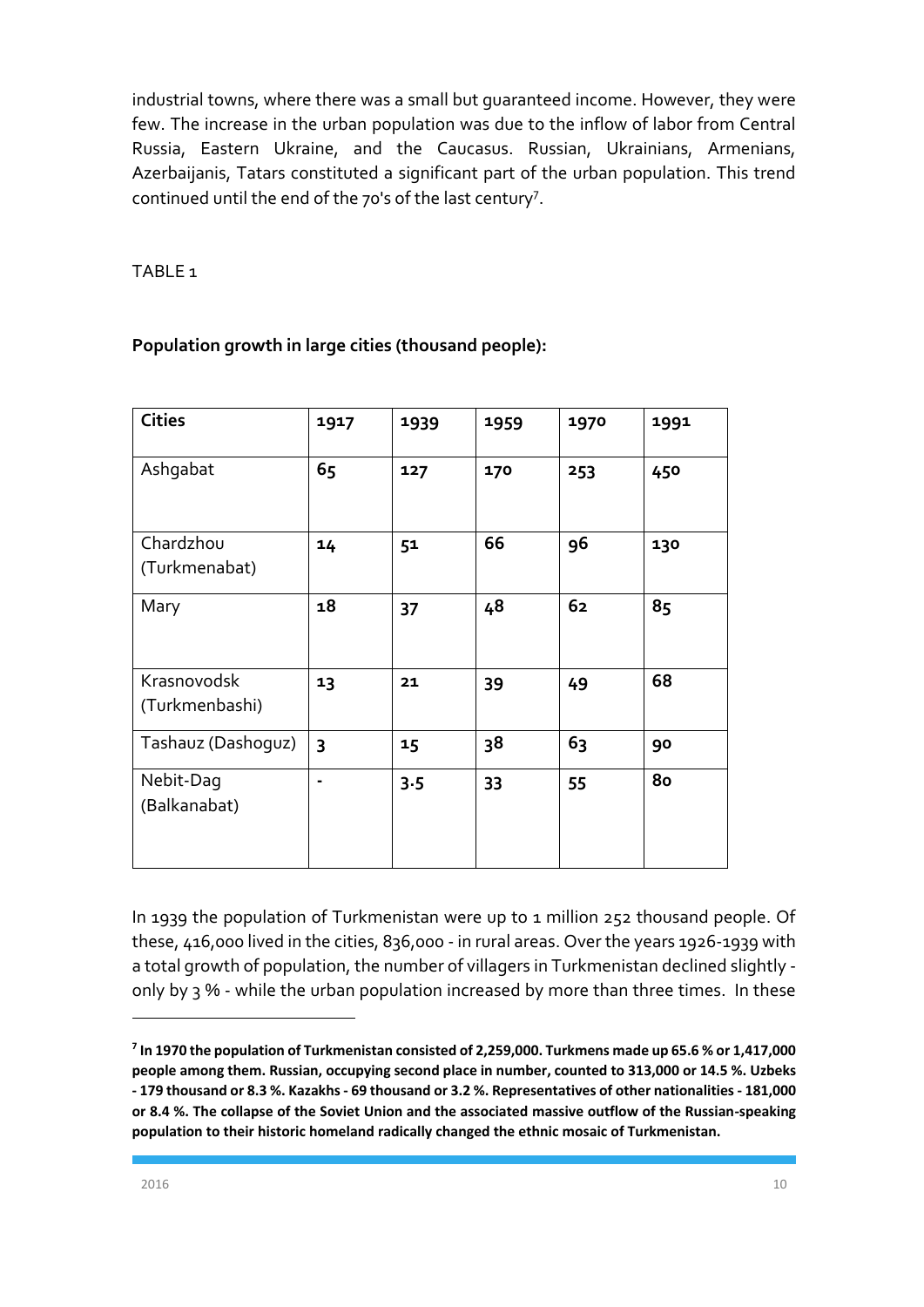years, population dynamics was explained by natural increase and internal migration. There was no mass unemployment. The available manpower at low wages was absorbed by the new industrial buildings in the cities, a dense network of cultural institutions, education, health facilities. In rural areas, this mission was carried out by the newly formed collective and state farms, machine and tractor stations. A certain part of the rural population farmed plots of land that were in the personal use of the villagers.

By the beginning of World War II, after the completion of the industrialization and collectivization of the USSR economy, Turkmenistan has significantly strengthened its productive capacity and the technical equipment of the villages compared to the previous period. The large-scale socio-economic restructuring was carried out, as elsewhere in the Soviet Union, through administrative measures, but they never took massive and bloody repression forms<sup>8</sup> in Turkmenistan, but these forms were typical for the central regions of the country and for some Soviet republics. Therefore, in Turkmenistan, there was no forced labor<sup>9</sup> of millions of prisoners engaged in the construction of the century in other regions of the Union. On the contrary, the demand for labor, especially skilled, was significantly ahead of those years offer.

The postwar years were marked by further growth in Turkmenistan's population. In 1959, it was already 1,516,000 people in spite of the losses sustained on the battlefield. Of these, 700,000 were of urban population (46 %) and 815,000 of agricultural (54 %). In 1962, the population of Turkmenistan grew up to 1,682,800 people. If in 1959 the population of the republic was increased by 146 % in comparison with 1913, then in 1962 it increased respectively by 162 %. In 1970, the number of city dwellers is almost equal to the inhabitants of rural areas: the first was 1,034,000, the second - 1,125,000. The population of Turkmenistan has exceeded two million, and 2,159,000 people lived there in 1970. In 1980, the country has a population of 2,430,000 people. The rural population still prevailed over the city. It counts one million  $248$  thousand ( $51.4$ %), while the city counts one million 182 thousand (48.6 %). According to the structural employment, Turkmenistan still remained an agricultural country, however, with the rapidly developing industries. The gap between rural and urban populations decreased for each five-year period by 2-3 %.

By the early 2000's the unemployment in Turkmenistan was zero among the urban population. In rural areas, it was leveled by providing villagers with adjoining estates, suburban parcels from the vacant land fund and restrained by government subsidies for

<sup>8</sup> **Except for a brief period of combat with the "basmachestvo" not supported by the broad masses of the Turkmen people.**

**<sup>9</sup> Slave labor of prisoners with a specific stretch can be attributed to the hidden unemployment of colossal proportions, but it would be considered biased referring to the specific political realities of the time.**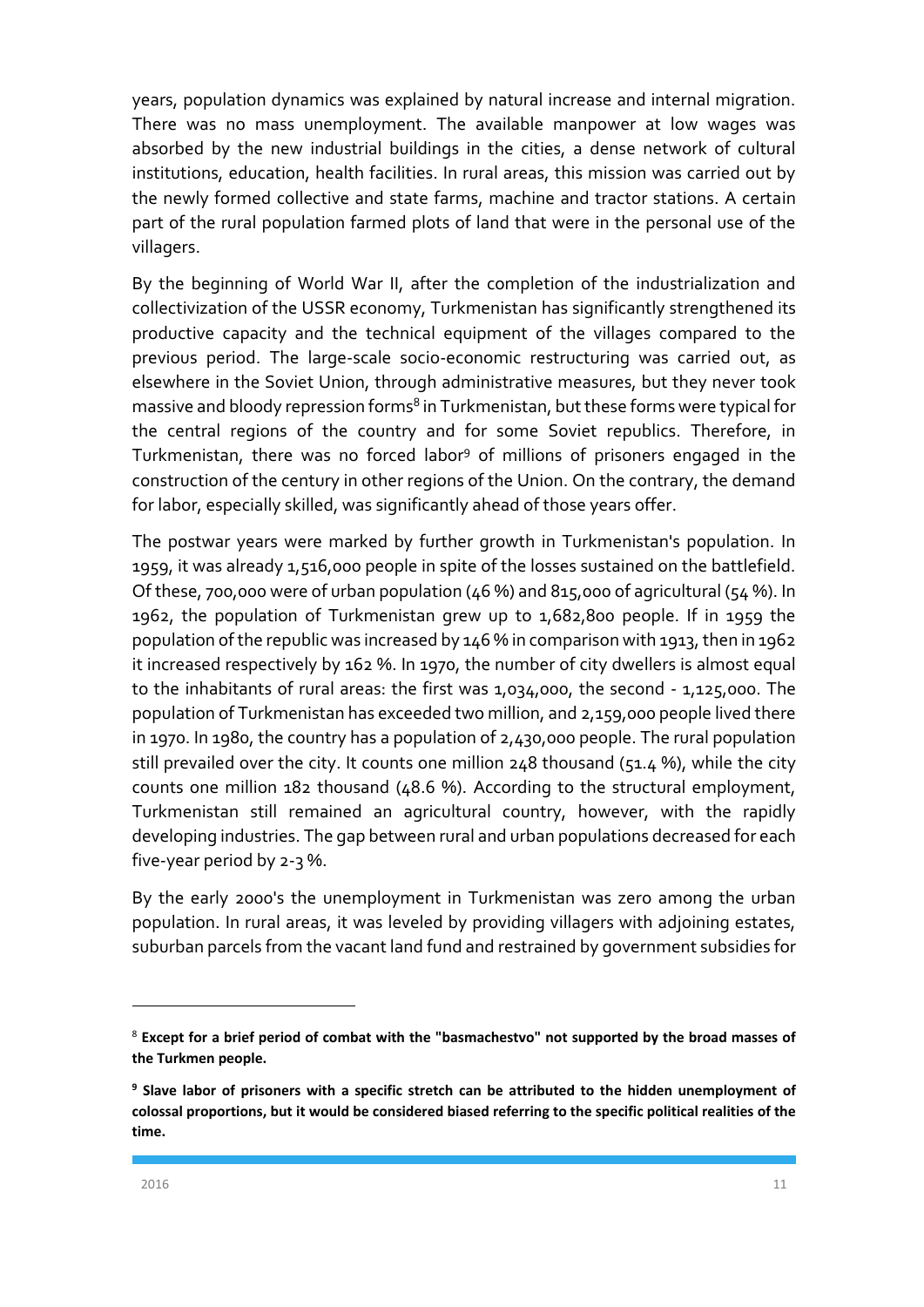agricultural development in the public sector<sup>10</sup>. Unemployment of rural youth in the amount of 2-3 % corresponded to birth rate and was settled through the development of industrial centers, where young people rushed to the work. In the regions with a small rural population, such as in western Turkmenistan, the unemployment was never seen in the village.

Turkmenistan faced the mass unemployment in the mid 80's of the last century. It was provoked by stagnation in the Soviet Union's economy and, as a consequence, the collapse of the state.

## <span id="page-12-0"></span>The structure of the employment in modern Turkmenistan

This period is characterized by the actual destruction of the state statistics in the field of demography. This has led to an increase of the errors in the assessment of the total population of Turkmenistan and the employment structure of the population.

According to the Internet website data in 2015, Turkmenistan held the 52-th place in the world by area -  $491.2$  thousand square kilometers<sup>11</sup>. The population of Turkmenistan totaled 5.37 million people<sup>12</sup>. The citizens counted to 2.58 million people or 48 %. Ethnic composition was characterized by a predominance of the Turkmens (78.6 %), an increase in the proportion of Uzbeks (9.4 %) and a sharp decline in the number of Russian (3.2 %). According to the data in 2005, Ashgabat counted 900 thousand

**<sup>10</sup> At that time, most of the collective farms in the agricultural and livestock areas were abolished, and the state farms were organized on their basis in Turkmenistan.**

**<sup>11</sup> It is not known by whose land the territory of Turkmenistan has increased by 3.1 thousand km<sup>2</sup> ? In all sources, including academic publications, its territory does not exceed 488.1 thousand km<sup>2</sup> .** 

**<sup>12</sup> The UN estimates that 5,171,943 people lived in Turkmenistan in 2015. This figure is very different from other sources, in particular with the reports on the birth of 6 millionth inhabitant in Turkmenistan. There is no census data for 2012 for the comparative test - it was not made public and we can not trust them, even if they were close at hand. In 2015, it became known from the leaked information that there are 4,751,120 people lived in Turkmenistan. Due to the closeness of the statistical data on the composition and structure of employment in modern Turkmenistan, where local and regional bodies of state statistics abolished the collection of data on population and employment and prohibited references to the word "unemployment", it is necessary to use a comparative analysis of the data and their average values. Hereinafter we refer to only these values in order to facilitate text of the report.**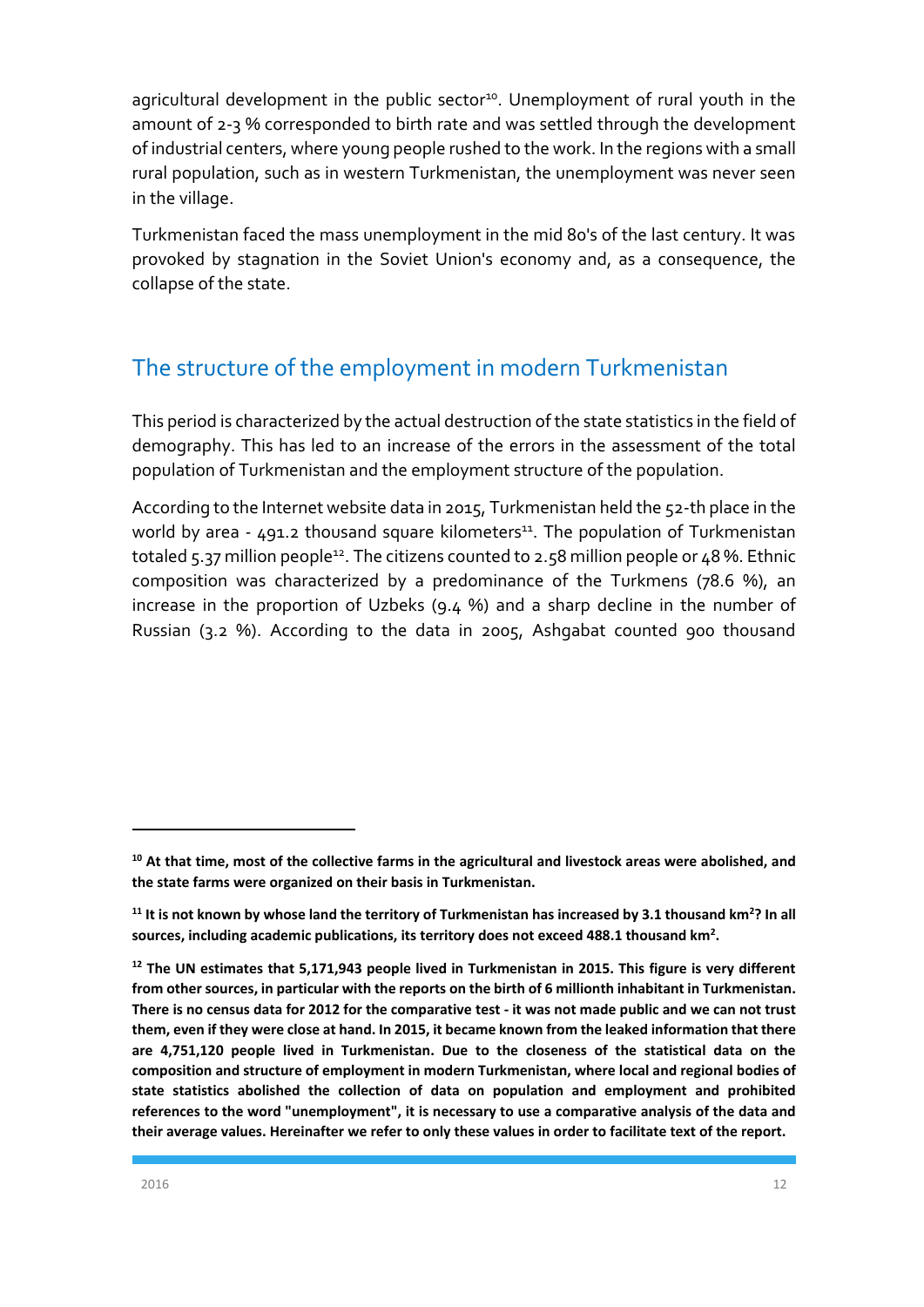$i$ nhabitants that days<sup>13</sup>. Turkmenabat<sup>14</sup> (former Chardzhou) and previously small Dashoguz<sup>15</sup> (former Tashauz) appeared in the category of the largest cities in the country. According to these sources, 650,000 and 210,000 people lived there, respectively. The positive dynamics of growth, as reflected in the official versions, is typical for other velayat (provincial) and district (regional) centers. But we cannot believe such information: it is not true and contradictory.

Let us compare the data from the internet websites above, according to which 5.37 million people<sup>16</sup> lived in Turkmenistan in 2015, with the official estimates of population in Turkmenistan at different times, using available sources of Ashgabat population. According to it, 790 thousand people or 13 % of the population lived in the capital of Turkmenistan in 2003. Using simple calculation, we can obtain the number of inhabitants of Turkmenistan in 2003. It will amount to 6 million 76.9 thousand people. In 2005, Ashgabat population has increased to 900 thousand people (13.4 % of the population), which leads to a total number of 6 million 716.4 thousand people. This is 1 million 346.4 thousand more of the population in 2015, according to Internet websites. The difference between the number of people in Turkmenistan in 2005 and the UN data for 2015 is even more striking - 1,544,500. Government sources that deserve attention stated that **4,751,120 people lived in Turkmenistan in 2015**. That's 1,964,880 people less than the population according to the official version. The authors believe this figure is lowered at 0.5 million people. But, in any case, it turns out that the figures announced by or published in the mass media of Turkmenistan are flawed, biased.

Therefore, the comparative-analytical method for the assessment of all identified statistical data of national, regional and local scale, as well as the available frame of Internet websites on the subject were used to provide relatively accurate information on the size and structure of employment of the population of Turkmenistan in the report. The insiders' data and confidential information from persons close to the knowledgeable circles were brought to analysis of the collected materials. We investigated the indirect facts. For example, the number of voters participating in

**<sup>13</sup> According to the census in 1995, the population of Ashgabat was 604.7 thousand people, and according to the official assessment in 2001 - 712 thousand people. The officially estimated population was 743,000 people on July 1, 2002. In the middle of 2003, the Ashgabat population officially estimated at 790,000 people. On November 18, 2005, it was officially announced about reaching the 900,000th milestone. The dispersion of statistics data doubts the accuracy of the statistical information in Turkmenistan.** 

**<sup>14</sup> According to Turkmenstat data in 2013. NOTE: Turkmenabat crossed this bar (650,000) only by early 2015.**

**<sup>15</sup> Information for 2004. The figure is too high. Only in January 2009, the Dashoguz came to this line (210,000). As of August 1, 370,000 people lived there.** 

**<sup>16</sup> According to the UN - 5,171,943 people**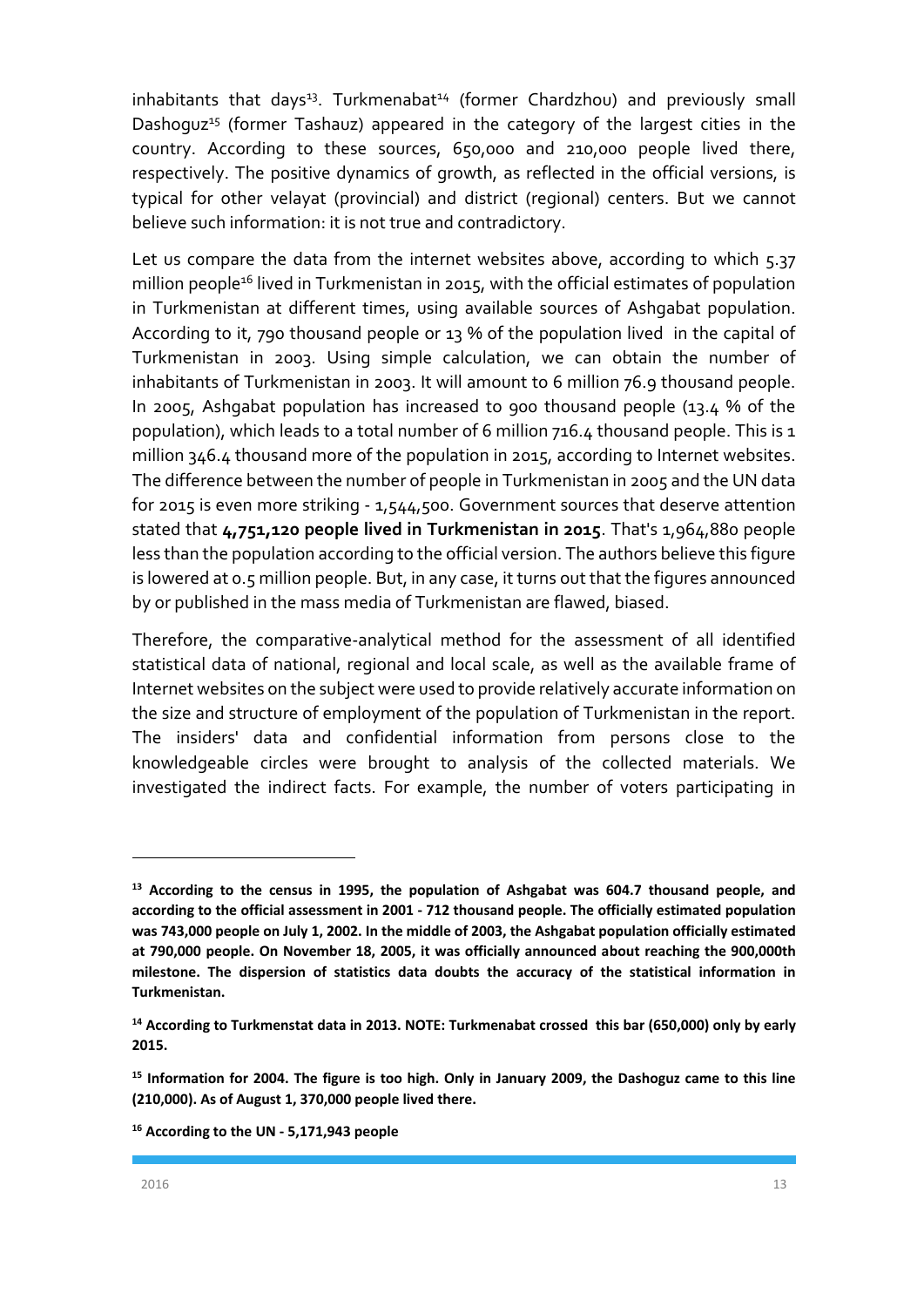elections at various levels, the ratio of the contract price for construction projects<sup>17</sup> and the number of workers employed in their realization. We take into account the extent of sales of everyday food products in the markets and the number of pensioners and students in the cities selected as a base for the development of verifiable index in the comparative analytical processing of the collected data.

So by the time of Turkmenistan gained independence in 1991, 3 million 159 thousand people lived there. Of these, 1 million 832 thousand (58 %) lived in rural areas. The cities had a population of 1 million 327 thousand (42 %). **About 390 thousand** people lived in Ashgabat.

With real growth of the urban population, the decline in its share in the total population of Turkmenistan is due to mass layoffs in city enterprises, partial reduction or a complete closure of the production facilities, reforms in the system of executive power, the abolition of institutions of culture, health, education, trade, consumer services, utilities and other structures of the Soviet era. Deprived of work in the city, people who were keeping in touch with the village, returned to the countryside, where it was easier to live than in the city at that time. Able-bodied population totaled 2,200,000 people (**69.6 %)** of which 286,000 were unemployed (**13 %**). The unemployment rate would be much higher, but it was reduced by the strong outflow of the non-indigenous population of Turkmenistan.

In 1995, the population in Turkmenistan counted to 3 million 506 thousand people. Of these, 1 million 962 000 were the villagers (56 %), 1 million 544 thousand (44 %) - the citizens. The able-bodied population were 2.6 million (**74 %**), of which 910,000 were unemployed (**35 %**). The unemployment almost did not decrease in the following 1996- 1999. These were the years of its peak - Turkmenistan lived by a card system. The prevalence of rural over the urban population in this period was due to the restructuring of the economy, which has nominated the subsistence farming, commodity exchanges, barter, etc. In 1995, the population of the capital counted to **430 thousand** people.

In 2001, Turkmenistan's population was 3 million856 thousand people. Of these, 54 % or 2 million 82 thousand people were the rural population. The urban population was 46 % or 1 million 774 thousand people. The number of able-bodied population was 2,750,000 (**71 %**), ff whom 610,000 were unemployed (22 **%**). The increase in the number of able-bodied population was due to the migration to Turkmenistan ethnic Turkmens and Uzbeks from neighboring countries. Reducing unemployment stimulated modernization and construction of new enterprises, the cooperative movement, the introduction of new and restoration of arable land neglected during the previous period. The population of Ashgabat was **480 thousand** people in 2001.

In 2002, the population in Turkmenistan was 4 million 48 thousand people, including 53.3 % or 2 million 157 thousand people of the rural population. The urban population

**<sup>17</sup> Most projects were of the standard plan.**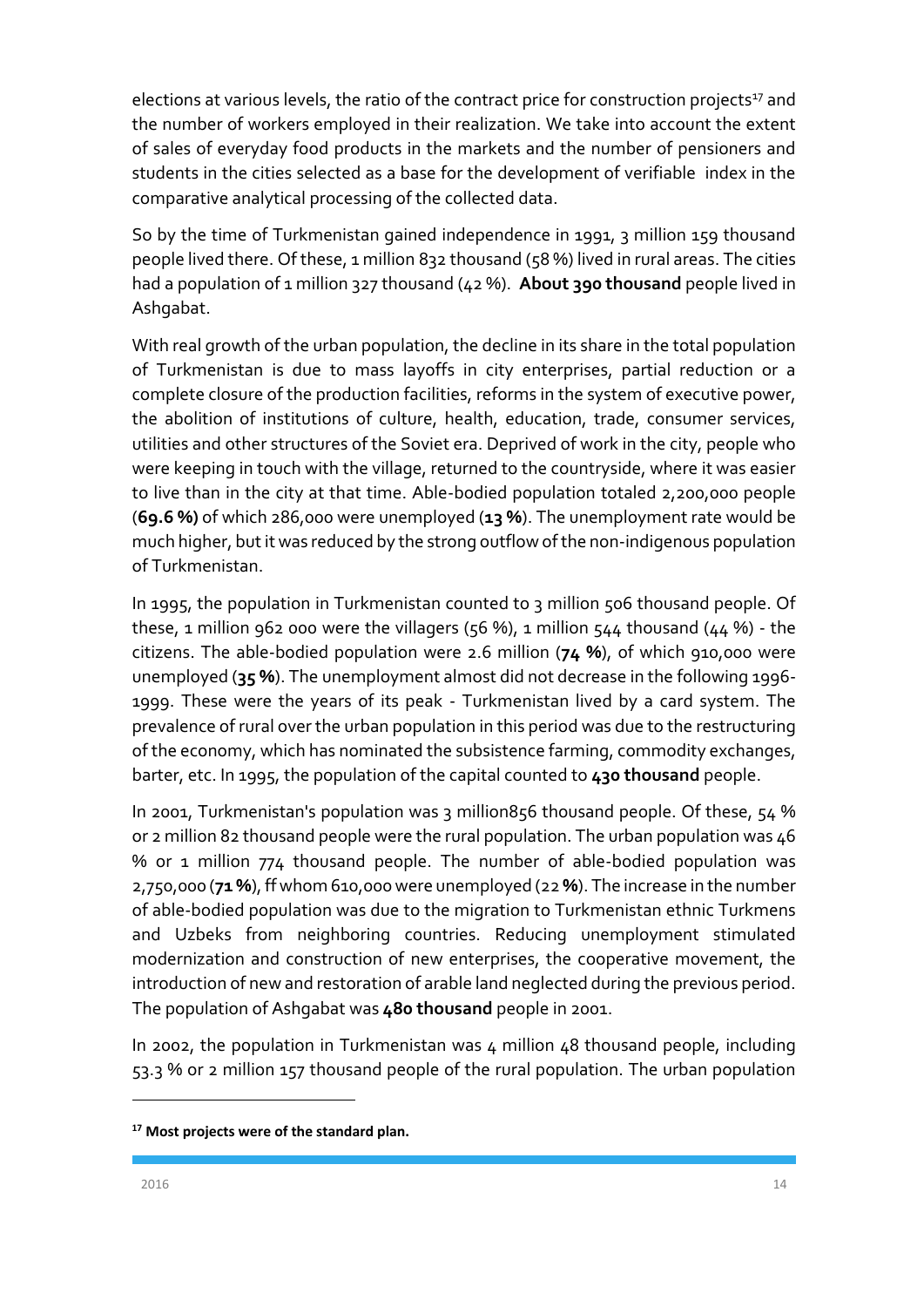was 46.7% or 1 million 890 people, respectively. The able-bodied population numbered to 2,793,000 (**69 %**) of the total population. Of these unemployed were 558,000 people (**20 %**). Reducing the proportion of the working population was due to its aging and natural decline on the one hand, and an increase in the birth rate on the other. **510 thousand** people lived in Ashgabat in 2002.

In 2003, the Turkmenistan's population increased by 120 thousand, reaching  $\mu$  million 168 thousand people. At that, the rural population was 52.5 % of the country's population or 2 million 188 thousand people, the urban population was 47.7 % or 1 million 980 thousand people. The able-bodied population was 2,843,000 **(68 %);**  unemployed - 512,000 (**17 %**). Reduction of the number of unemployed was due to the mass exodus of able-bodied population of the non-titular nation of the country, and, in part, the creation of new jobs in Ashgabat, Balkan and Mary velayats in connection with the development of hydrocarbon deposits. The population of Ashgabat was **552** thousand people in 2003 $^{18}$ .

In 2005, the population of Turkmenistan numbered to 4 million 280 thousand people. Of these, 52 % or 2 million 225 thousand people lived in rural areas, 48 % or 2 million 55 thousand people - in the city. The able-bodied population numbered to 2,868,000 (**67 %**). The unemployed in the country was 450,000 (**15.7 %**) at that time. In practice, the number and proportion of working population had not changed for the past two years. In 2005, **642** thousand people or 15% of the population lived in Ashgabat.

In 2007, Turkmenistan's population was 4 million 510 thousand people with minor changes in the ratio between the rural and urban populations. 2 million 345 thousand people (52%) lived in the village, 2 million 165 thousand people (48 %) - in the city. The ratio of the working population and the unemployed ones for this year were 2,954,000 (**65.5 %**) to 443,100 (**15 %**). The part of the unemployed in the mass of the working population remained at the same level. Ashgabat has **690** thousand people in 2007.

In 2013, the urban and rural population in Turkmenistan was almost equal<sup>19</sup>. The country has a population of 4.86 million people. Of these, the rural population was 2 million 464 thousand people (50.7 %), the urban - 2 million 396 thousand people (49.3 %). The able-

1

**<sup>18</sup> According to official estimates in 2003, 790 thousand people or 13 % of the country's population lived in Ashgabat. According to this indicator, it turned out that the population in Turkmenistan in 2003 was of 6 million people. 76,923 people, which is absolutely not true. According to the same estimates, it was reported that in 2005 the capital's population reached 900 thousand people or 13.4 % of the population of the country. Based on this ratio, the Turkmen population in 2005 was 6 million 716 thousand 418 people. Thus, it has increased by 639 thousand 495 people in the two years with a growth rate of 110.5. It is basically impossible, even for prosperous countries, especially for Turkmenistan, which is experiencing difficult economic challenges at that time.** 

**<sup>19</sup> According to some websites, the rural population still dominates in Turkmenistan, but it is not true according to our research.**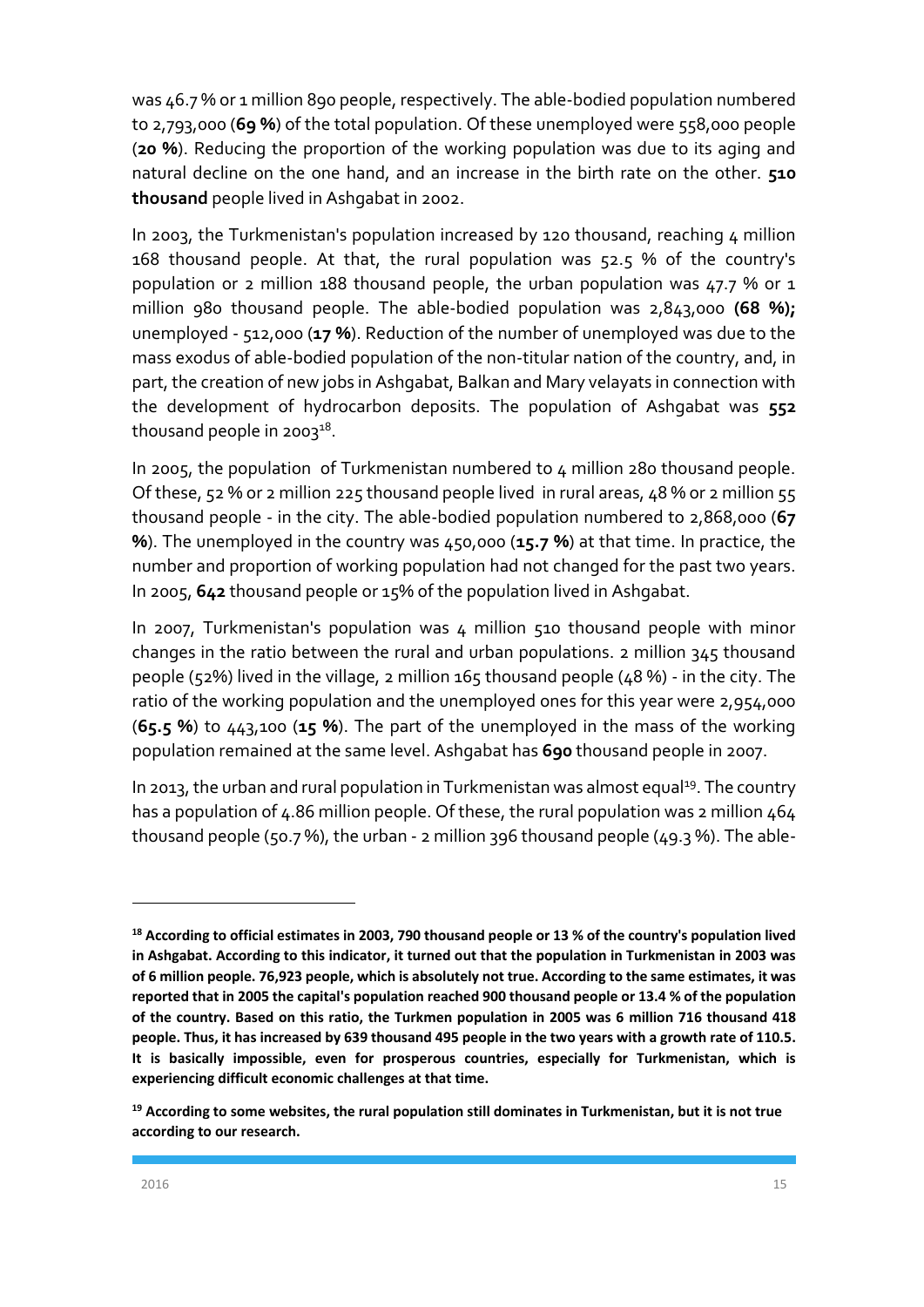bodied population was 3,305,000 (**68 %**), unemployed - 350,000 (**10.6 %**). **830** thousand people or 17 percent of the population lived in Ashgabat.

In 2015, Turkmenistan's population was 5 million 235 thousand people. The report's authors consider this number as the most correct. The rural population numbered 2 million 607 thousand people or 49.8 %. The urban - 2 million628 thousand people (50.2 %)<sup>20</sup>. In the two years that have passed since 2013, the number of working-age population in the country increased by 150,000. It amounted to 3,455,000 in 2015 (**66 %** of the total population). Of these 340,000 (**9.8 %**) were unemployed. The reduction of unemployment to five percent over five years contributed, despite the population growth, the large-scale construction of irrigation systems, transport, communications, industrial, social, health resort and tourism, sports and other facilities in urban and rural areas, which given the status of urban settlements, that were developed in the country since 2007. In 2015, there has been a steady trend to an increase in the urban population. **916** thousand people lived in Ashgabat by the averaged estimates on January 1, 2015.

As of August 1, 2016, 5 million 620 thousand people lived in Turkmenistan. Of these, 2 million 360 thousand (42 %) lived in rural area; 3 million 260 thousand (58 %) - in cities. The able-bodied population of the country numbered to 3,833,000 people (**68.2 %**). The number of unemployed (*including 48,000 in Ashgabat) was 470,000* (**12 %**). The increase in the number of unemployed is explained by a decrease in the rate of construction and the reduction of jobs at many sites due to the fall in prices for hydrocarbon resources and the reduction of foreign exchange earnings to the state budget. At the time**, 1 million 20 thousand** people lived in Ashgabat, the unemployment rate in the city was **5 %.** The required number of jobs for the capital **is about 50,000.**

# <span id="page-16-0"></span>**CONCLUSION**

Currently, a large part of the community is engaged in agriculture, but the number of residents is more than peasants. The sector of small and medium-sized businesses is increasing, but private business plays a significant role in the system of employment in large and medium-sized cities. In rural areas, especially in the well-developed agroindustrial regions like Akhal and Lebap, the individual enterprises and business companies are opened, but the process is at an early stage of its development. Significant human resources are involved in the sphere of industrial production: energy, transportation, communications, food processing, consumer goods, light industry, construction and production of construction materials. At that, the construction takes almost the first place in employment today.

**<sup>20</sup> In 2015, the urban population for the first time exceeded the number of villagers.**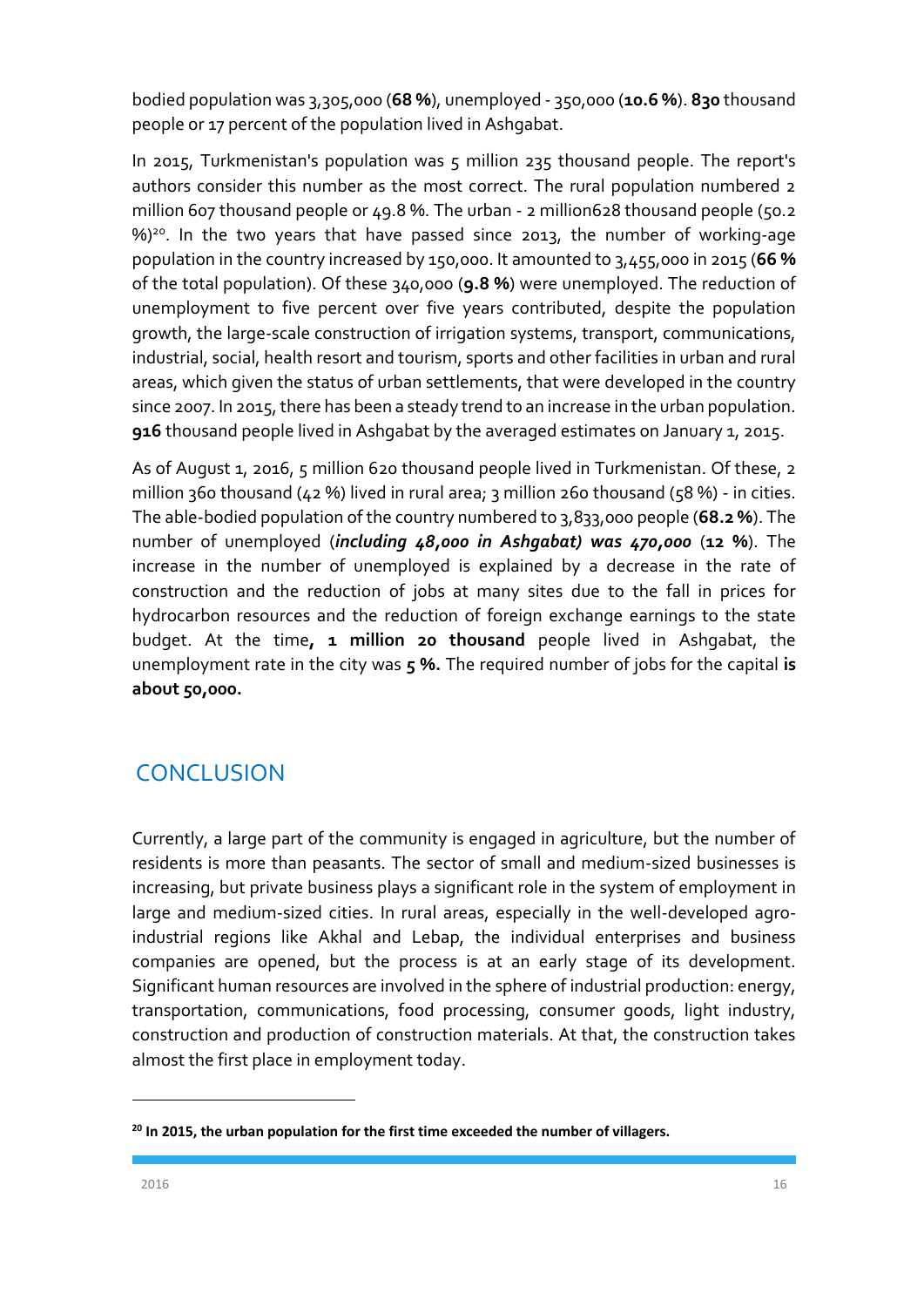A large-scale construction of industrial and other facilities deployed in Turkmenistan that provide jobs during their construction and after commissioning do not always meet expectations. Many facilities are constructed without taking into account the economic characteristics of the regions. An illustration of this are the numerous factories and textile mills, shoe and other light industry plants, that are opened in almost every etrap (area) of the country. They are idle due to lack of raw materials and often produce products that are uncompetitive even on the domestic market.

The same is observed in the construction of the resort and sanatorium centers, such as the National Tourist Zone "Avaza". The expensive hotels and resorts with the modern resort and tourist infrastructure are working at full capacity in the swimming season that is only three months a year. The staff - or rather day laborers - are recruited for their service during the summer season.

The jobs are cut in large enterprises of the industry, such as chemical plants in the east of the country, the Turkmenbashi oil refineries in the Turkmen seaside and others. The reason is the steady drop in oil production, poor quality of raw materials, the difficult financial situation of many companies and industries, including the fishing industry. In connection with the underfunding, the foreign construction firms are shut down, the pace of work is slowing down on many construction sites. All this is accompanied by many months of salary delays, labor release. The permanent jobs deficit puts pressure on the labor force market and people agree on everything to not lose their jobs. As in the case of loss of employment and lack of family, the citizens are doomed to a hungry and miserable existence.

The youth gets first under the press. Every year, from 2013 to 2016, on the average from 90,000 to 110,000 young workers under 18 years of age were splashed out on the labor market. That's not counting those who started their career before the age of 18. And all this new mass flows in the number of working-age population, which already has high unemployment rate.

Apart from the numbers recorded in the analytical table to identify significant dimensions of unemployment, it can be increased by the long-term unemployed, namely persons without fixed residence and registration, who are really hard to identify and are not officially registered in Turkmenistan. Due to strict control by the current "Sheets on accounting personnel", the quest workers<sup>21</sup> can not get a job and scrape by doing odd jobs and begging on the everyday basis. The co-operatives of guest workers who come to work from the areas with regional labor surplus are not taken into account. Without patents, but enlisting the support of a reliable "roof" of the local government agencies, the heads of which get considerable sums for this, the cooperatives' foremen earn good money on private orders, but this can not be said about their ordinary performers. It is unlikely, that they are put to the lists of unemployed persons in places

**<sup>21</sup> Basically, those of non-indigenous nation.**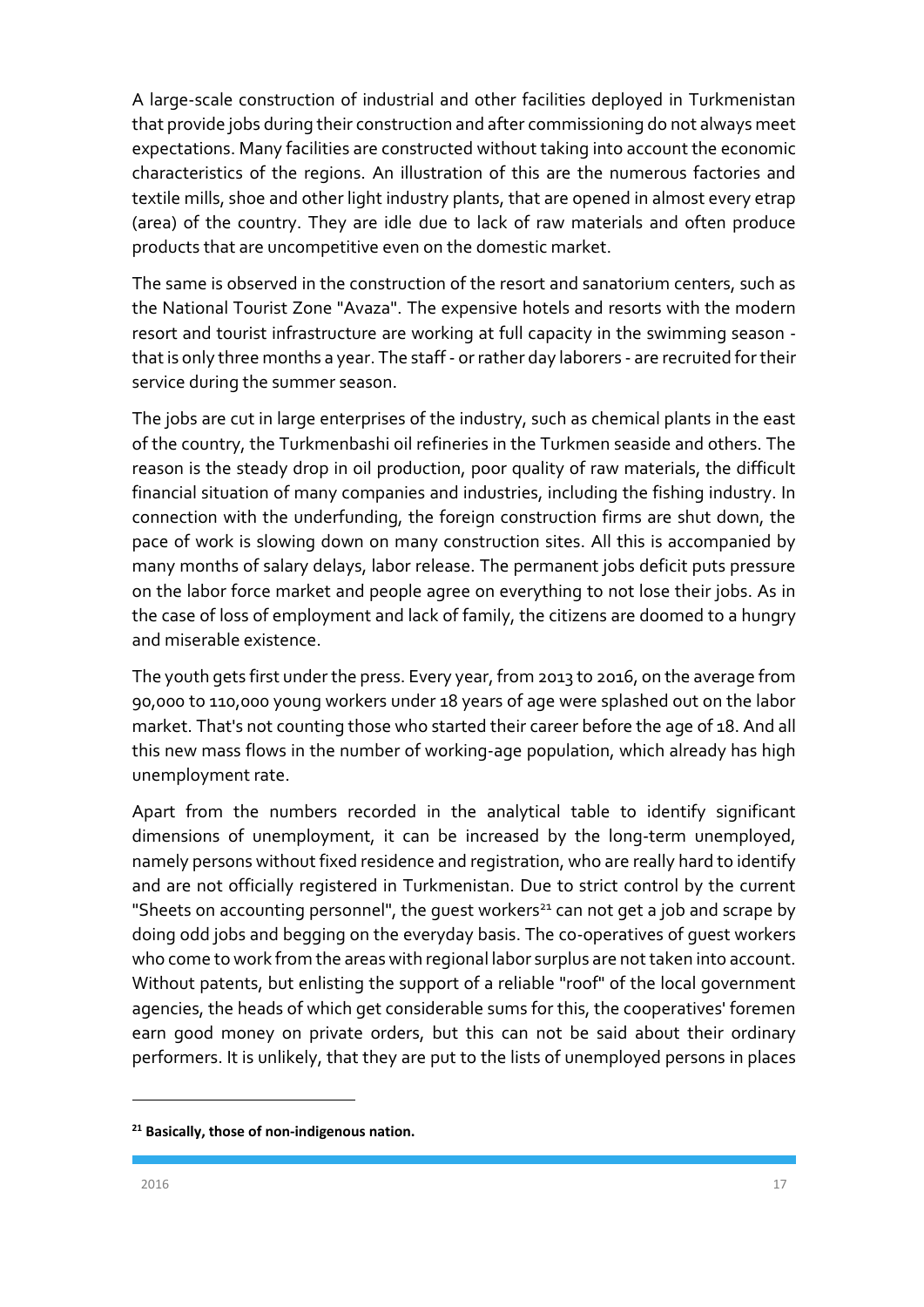of residence (registration) (they do not like to do so in the East), but they live without any right at the place of work, getting a miserable reward for their labor. This phenomenon, as well as the household, can be legitimately attributed to hidden unemployment.

The internal migration of manpower from provinces with the long-term unemployed the Dashoguz velayat in the first place - became a huge problem. The unemployed people from this region are flooded the country construction sites. They are taken on short-term contracts with a payment of no more than 800 manat or not more than 160- 200 dollars a month according to the real exchange rate on the "black market". The mass unemployment among this category has given rise to a massive violation of the rights of hired workers. These pariahs of "free labor" in Turkmenistan, without whom no construction site in the country can run, are working seven days a week, often for 12 hours or more per day. They are not protected by labor laws, have no unions. The influx of migrants is imposed on local employment problems of its own residents. After the construction of various facilities, a significant part of immigrants remains in places of temporary stay in the hope of finding a new job. At present, Turkmenistan is folding the construction programs, and a lot of problems associated with the unemployed newcomers places a heavy burden on the local population in matters of their employment.

Admission to work in public institutions of any type and level or in large enterprises of all forms of property is carried out by deep-rooted bribes. Their size varies depending on the place of work and its prestige from 500/1000 dollars (applicants for ordinary jobs) to several thousand dollars for candidates for managerial chair. In Turkmenistan, everyone knows about it and no one is surprised. The unspoken legalized lawlessness treated as the everyday business, hallowed by the national tradition of extortion (baksheesh, kickback).

Growing sector of private business, especially small and medium-sized businesses is a wild field of the arbitrariness of employers who willfully set the rules for wage earners. The owners come up with an internal schedule and arbitrary penalties systems. They introduce working time grid and forms of remuneration, which flagrantly violate the country's labor legislation<sup>22</sup>. In the service industry (private restaurants, hotels, shops,

**<sup>22</sup> To illustrate: the following charge of waitresses work is practiced among other conditions of bonded labor in restaurants "Ak Bugday" and "Zimin" in the city of Turkmenbashi - 5 % of the amount of orders made by her. However, the waitress salary per working day (shift) of arbitrary duration must not exceed an upper threshold. It is set by the employer in the amount of not more than 20 manats. On the black market (and currently there is no other currency market in Turkmenistan) it is less than \$4. For a month, if the waitress will be able to work through it, it will be about \$40, but even this sum fly apart under the weight of numerous fines brought by the master. Even "tipping" - the personal remuneration for waitresses from customers for exemplary service - falls under the control of employers and their lackeys. "Tipping" enters the "common pot" and divided among the entire staff, with the issuance of the lion's share to the masters of the situation.**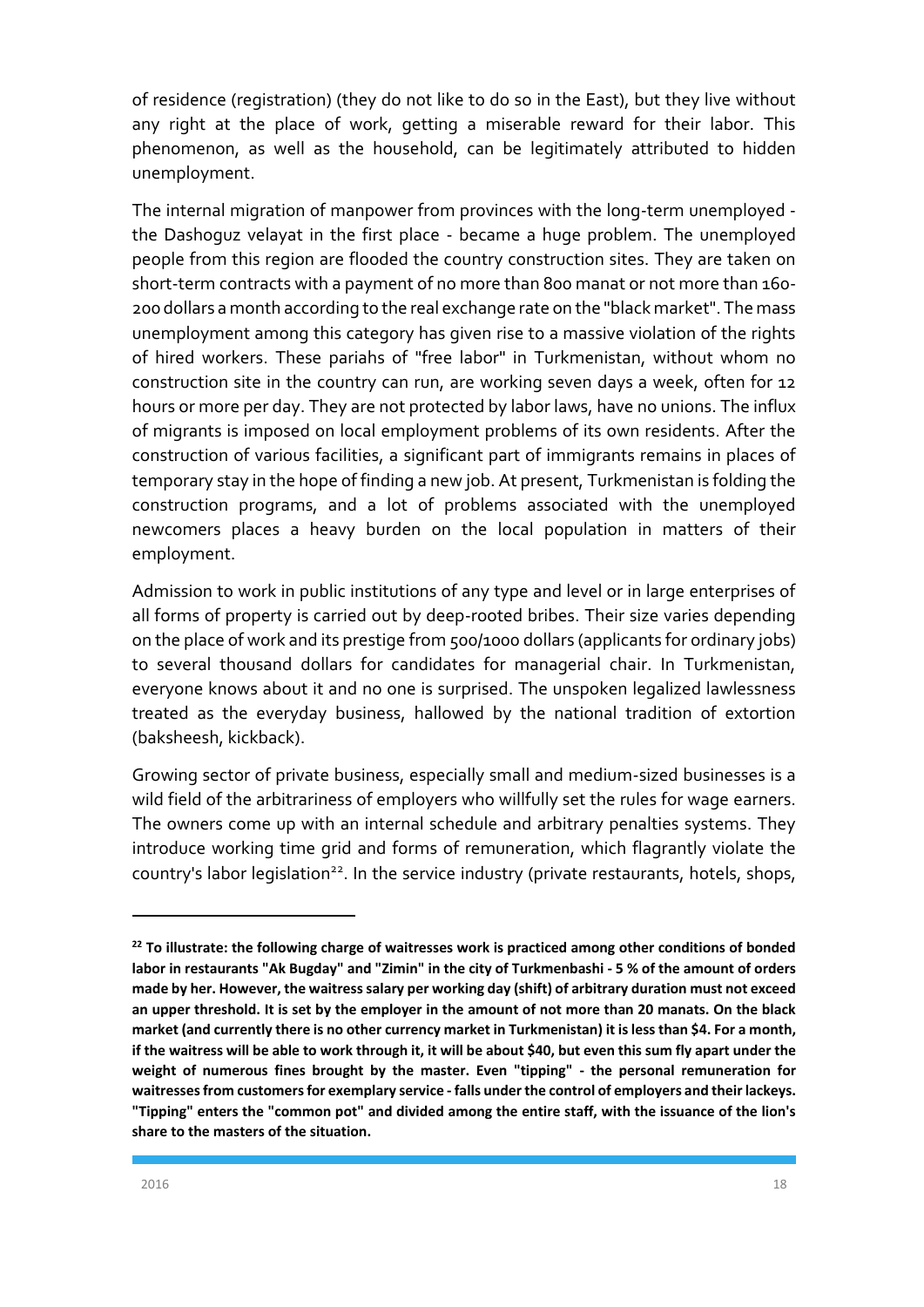cafes, etc.), the owners of service businesses and their managers hire young women with a trial period and then dismiss them without payment, replacing the dismissed with other victims of oppressive new employment system.

We should not have to pay attention to this, if the evil was not of mass character<sup>23</sup>. In most cases, the criminal employment practices inherent the shameless abuse of young women and girls who are recruited in the onerous conditions, utter contempt for human dignity and impunity of homegrown employers - the nouveau riche - encouraged by a criminal patronage of law enforcement agencies and executive bodies in the field.

The work of local bodies of the Ministry of Labor and Social Protection of Turkmenistan is of particular note. Velayat, city and etrap departments of the Ministry virtually barred from public employment issues. The "job fairs" conducted by them and widely publicized in the media as an effective form of employment of citizens are actually the outright distortion of socially important work. Nowhere and never the candidates for the job find it in the farcically arranged "fairs of vacancies". These activities are valuable only for their organizers as another TV show allegedly confirming the social orientation of the internal policy subordinated to the slogan "the State for the people!".

These fairs are attended by the heads of personnel departments of enterprises, institutions and organizations with lists of alleged vacancies they had. Then, the certificates with the addresses of the employers are passed to the citizens in need of the job, and these employers then decide to take or not to take them to work by the approved scheme. The public reports in the media about the number of employed people on these fairs in most cases retroactively reflect people already accepted before the "Job Fair": for a bribe, an acquaintance or family ties, i.e. as usual.

The construction companies including foreign ones tend to predominate at job fairs. But they are present more for the surroundings because the real rather than flashy recruitment is conducted in the companies' offices and not at the fair and by the rules established by the employers. There are enough people wishing to get a job in endless queues before their doors and without labor exchange.

The professional schools of primary and secondary technical education at various departments are opened for the training of young personnel for the industries in Turkmenistan. Due to the impossibility for the majority of graduates of secondary

**<sup>23</sup> It is significant that the state-owned enterprises of entertainment sphere are connected to this practice. In the National Tourist Zone "Avaza", in amusement parks «Deňiz merjeni» (State Committee for Tourism of Turkmenistan), «Jadyly kenar» (State Service of Maritime and River Transport of Turkmenistan) and «Älemgoşar» (Ministry of Nature Protection of Turkmenistan) the waitresses are working seven days a week without any regulations. Often young women are forced to stay the 10-hour shift from 06:00 pm to 04:00 am and step up to work again from 09:00. It would be interesting to find out if the Ministry of Environment officials are concerned about animal welfare as about the young working women in their entertainment facilities? If it's the same situation, then we should forget about the wildlife in Turkmenistan.**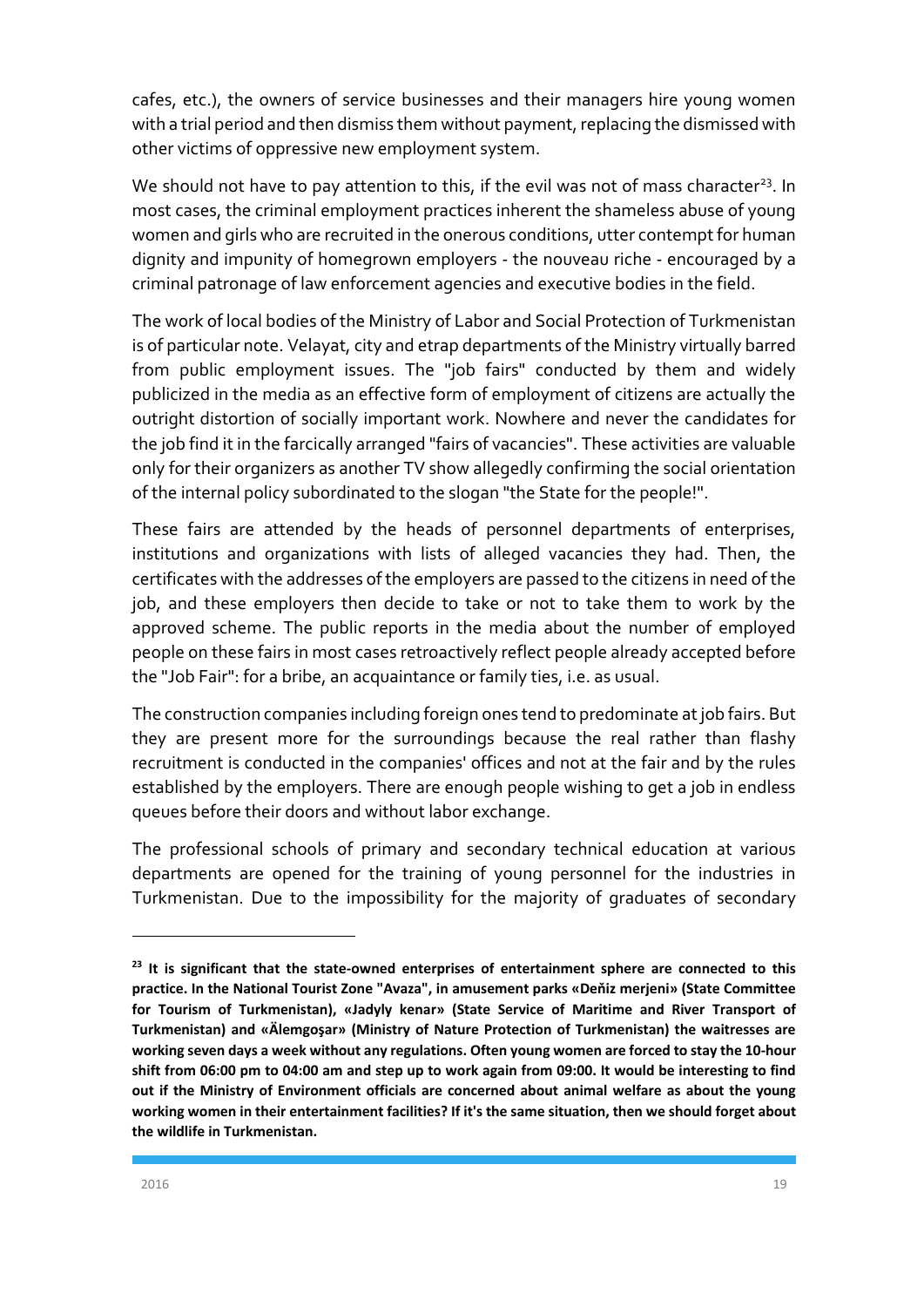schools to enter universities in the country $24$ , the youth enters the vocational schools just to get some or what evidence (certificate, diploma) of special education. However, the overwhelming part of the certified young professionals (up to 80-90 %) joins the army of unemployed, because the companies and agencies that prepared boys can not or do not want to employ them. In fact, these schools from the forges of young cadres turned to mediocre cooperatives to draw money from the population a long time ago. Some of these prepare the so-called specialists<sup>25</sup> in quantities exceeding 10-20 times the needs of relevant enterprises and departments.

The situation with young people causes the young able-bodied men primarily of the Russian-speaking population to travel abroad. The bulk of them is the Great Russians. The parents are leaving together with the children, including minors, who do not have a hopeful future in the ethnocratic state - often also young people of 25-45 years. A small part of the elderly, who are adhered to their native land and the graves of their fathers and grandfathers, remains in Turkmenistan. According to observers, this may be the outcome of the latest wave of Russians from Turkmenistan. The favorable market conditions of prices for apartments privatized by the migrants and other property developed in the years 2015-2016 contributes to this, allowing migrants to acquire a more or less acceptable housing in their ethnic homeland. The Turkmens also leaving to the Turkey, the United Arab Emirates, and other countries, but mostly to Russia.

## <span id="page-20-0"></span>CONCLUSIONS AND PROPOSALS

Brushing aside any conspiracy theory, it should be noted that in Turkmenistan, despite the natural increase of the population and the opening of new jobs, almost the same number of unemployed constantly remains, as if to manipulate people via financial stranglehold of dependence on the state. There are no free labor market, impartial prosecutorial supervision, and unions really involved in the protection of legitimate rights and interests of workers and employees, rather than organization of shows about important dates, pompous meetings of the President - the nation support - Arkadag, preservation of cultural heritage with "kushdepdi" dancing, creative contests and other amusements. This creates a fertile ground for abuse of authority and official position from top to bottom. Short time in prison for these and other crimes and the annual pardoning of convicts to the mutual benefit of the parties generate an uninterrupted chain of offenses in different areas of law. Pardons of prisoners from the President -

1

**<sup>24</sup> Admission to universities is unofficially paid. The rate is from 10 to several tens of thousands of dollars. Prices are unthinkable for most families in Turkmenistan.** 

**<sup>25</sup> They just sell diplomas, often even without a visible training on the courses.**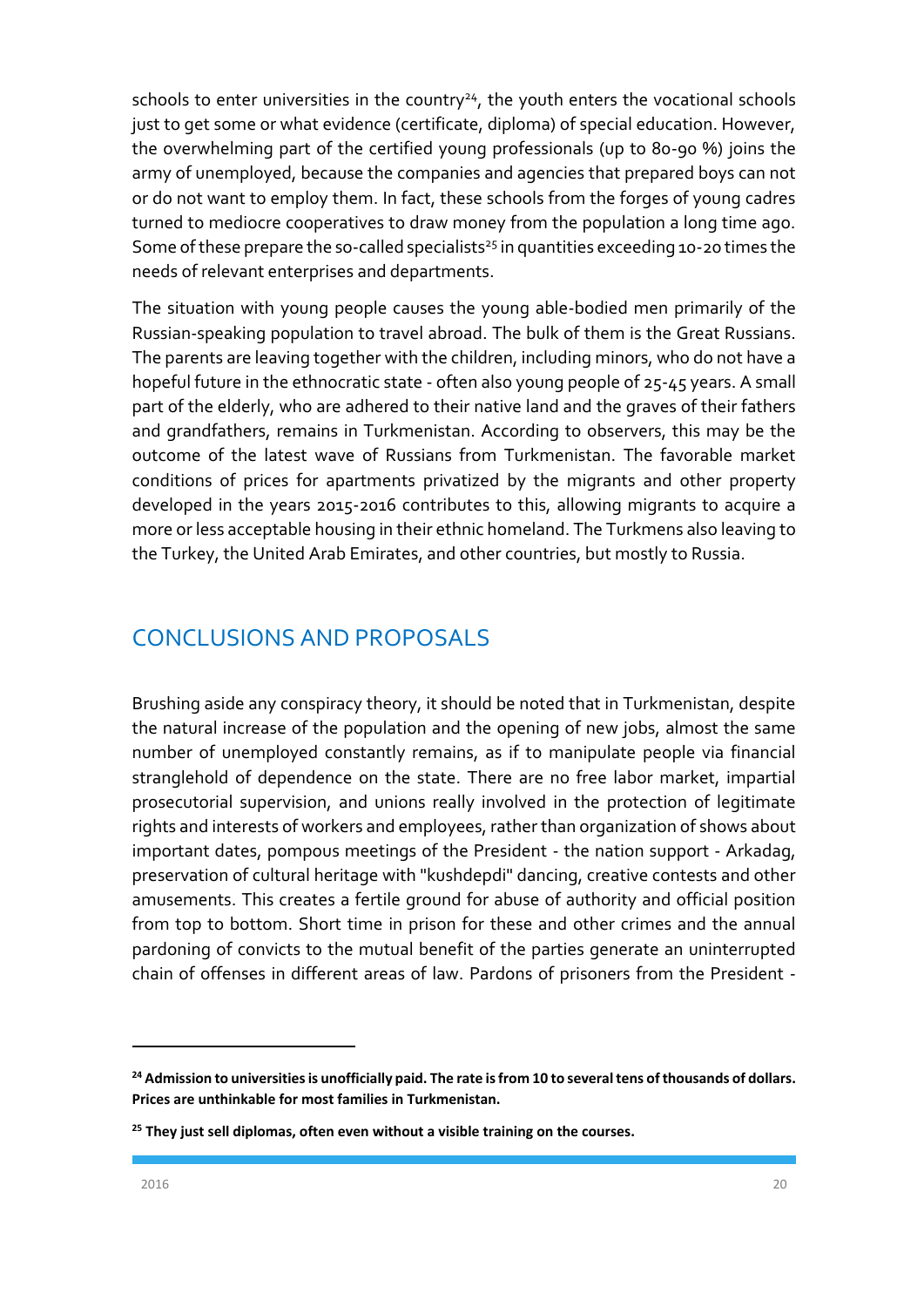Arkadag - is a kind of a tax of officials and court pettifoggers from the population, an echo of the ancient eastern states organization.

The corrupt elite derives criminal benefit from actual or latent jobs deficiency. It is an ordinary matter for the majority of the representatives of the titular nation, which is not meet the effective condemnation in the society. A fact which is not subject to any condemnation or praise. Its nature is rooted in the minds of tribal people. Feelings of kinship and tribal brotherhood help Turkmen overcome everyday difficulties and the blows of fate. They collectively help each other in the most extreme cases, including to find a job<sup>26</sup>. For this reason, Turkmens are not begging - the members of the family, clan or tribe find it a disgrace to themselves and actively participate in mutual aid.

However, what is good for the Turkmen people is bad for another mentality. Turkmens perceive non-indigenous representatives as competitors and rivals in employment and do not sympathize them in their ordeal. Everyone is concerned about their problems and the desire to take their own place under the sun. The existing relationship between the titular nation and the foreign diaspora, the hopelessness of the future for members of non-indigenous communities provoke the exodus of the Russian-speaking population of the country.

However, the serious problem of unemployment relates primarily the Turkmen people. Its solution does not lie in the plane of radical break of existing stereotypes of social control and behavior of citizens, but in the long run. Currently, the country develops economically, the main institutions of the state are working: the financial and credit system, education, culture, social security, etc. Bilateral cooperation between Turkmenistan and the international organizations, including those in legislation, creates the preconditions for a truly lawful state. Distortions in the application of local laws will be overcome together with a change in people's thinking. This process of two-direction movement takes time. **But it is impossible to change the thinking of people without the real development of freedom and respect for the individual, the rights to freedom of movement and information, the development process for the effective participation of citizens in the government.**

Under these circumstances, the following can be recommended to the Government of Turkmenistan to solve the problem of unemployment:

- **1. Prepare a national employment program;**
- **2. Provide the organization of a special employment program with the national budget subsidizing;**

**<sup>26</sup> Turkmens have managed to take to the assembly line the employment of pregnant women in order to obtain the benefits of postnatal and seniority. For this reason, in many state institutions and public sector enterprises the reception of young women to work on the "temporarily vacant positions" is carried out.**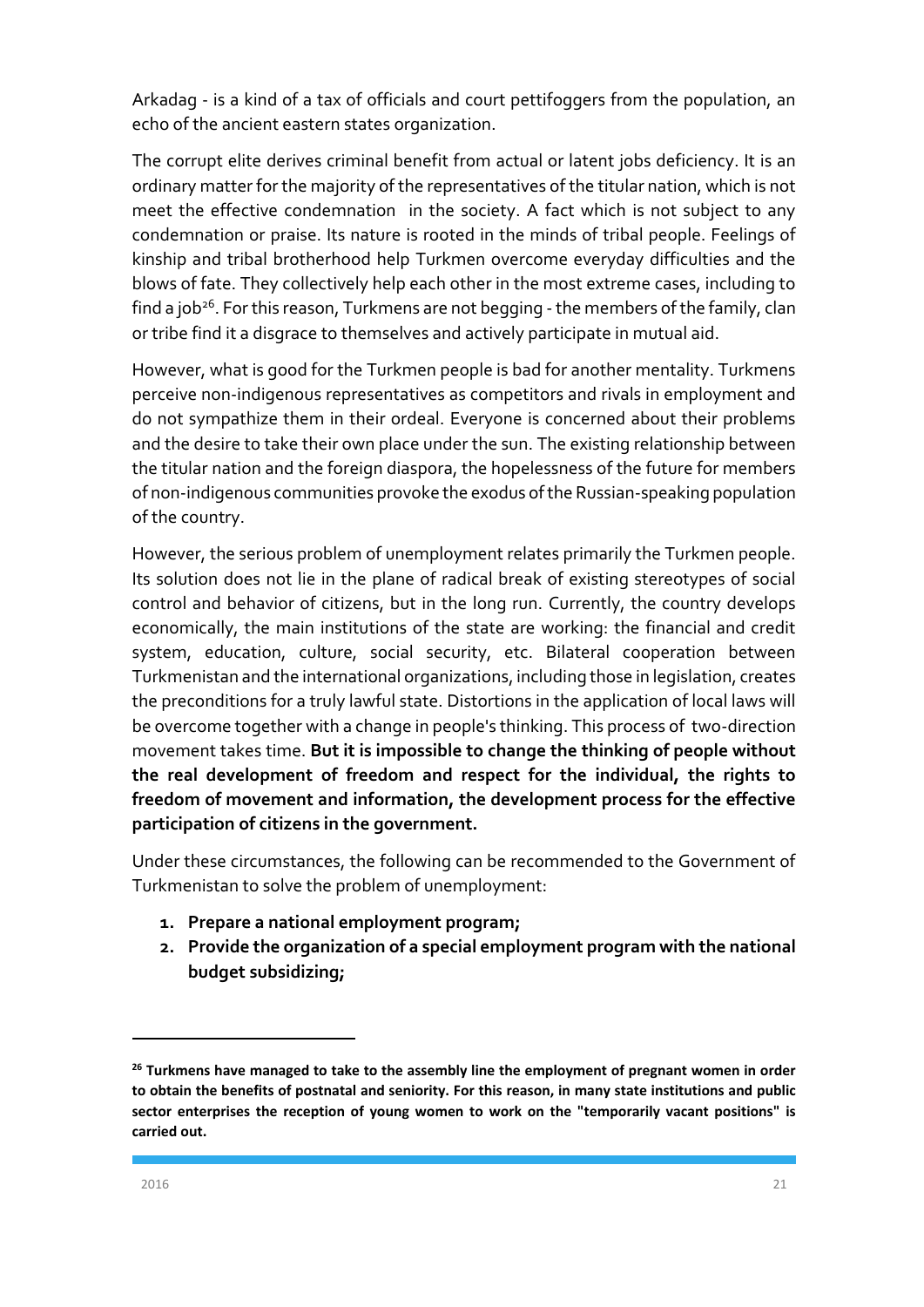- **3. Develop a national program for the rehabilitation of the national construction industry of Turkmenistan, local industry and consumer cooperatives in rural areas as key elements to combat the unemployment;**
- **4. The legislative development for the recognition of the status of the unemployed in Turkmenistan and giving him the right to a free trial in conflicts with employers are necessary;**
- **5. Develop and adopt the Law "On Living Wage in Turkmenistan";**
- **6. Establish the state financial support of the unemployed on the basis of the criteria of a living wage;**
- **7. Establish monitoring and responsibility for opening new production facilities in places of mass unemployment;**
- **8. Develop a system of public works in order to attract the unemployed to them;**
- **9. It is necessary to reorganize the labor exchange, to make them transparent in order to increase efficiency and eliminate corruption. For this purpose it is necessary to use the wall advertisement of jobs in enterprises, establishments and organizations and outdoor electronic advertising;**
- **10. Provide the effective support to the National Centre of Trade Unions of Turkmenistan for the effective execution of its direct and primary responsibilities for social protection of workers and protection of employees from the arbitrariness of employers;**
- **11. Reports on vacancies at specific enterprises of any form of ownership, in public institutions and organizations must be made public through the national printed and electronic media to open the online departmental portals with free access that will offer the job vacancies;**
- **12. It is necessary to give the new impulse to the intensive development of "small economy" based on the fair entrepreneurial businesses. Great progress in reducing the unemployment would have been brought by the replacement of permission for admission to self-employment and cooperation on the principle of registration, as it is done in most countries.**

2016

**Netherlands**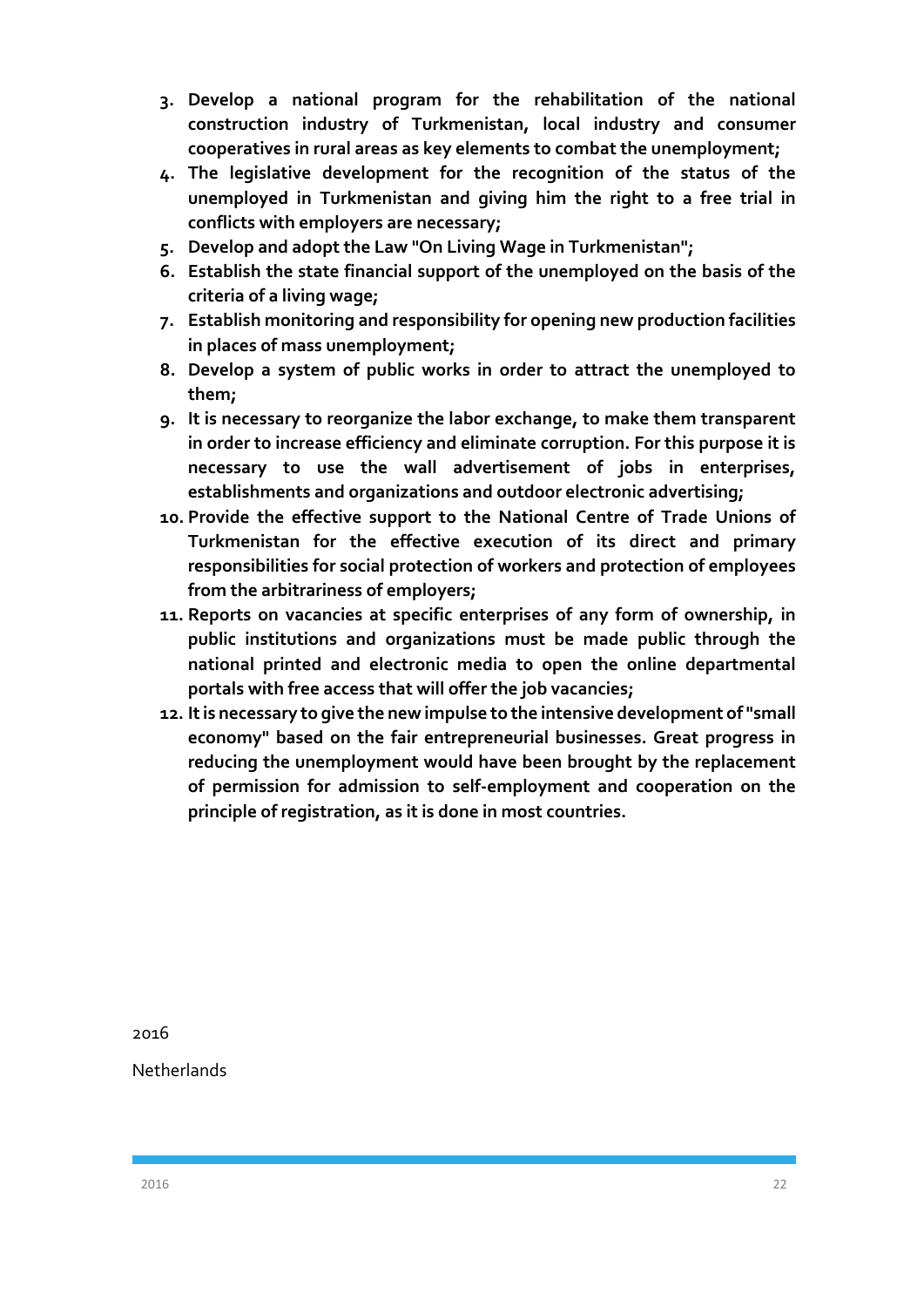## <span id="page-23-0"></span>APPENDIX:

#### TABLE 2:

"The final data on the population and the unemployed in the velayats of Turkmenistan on August 1, 2016" – NEXT PAGE.